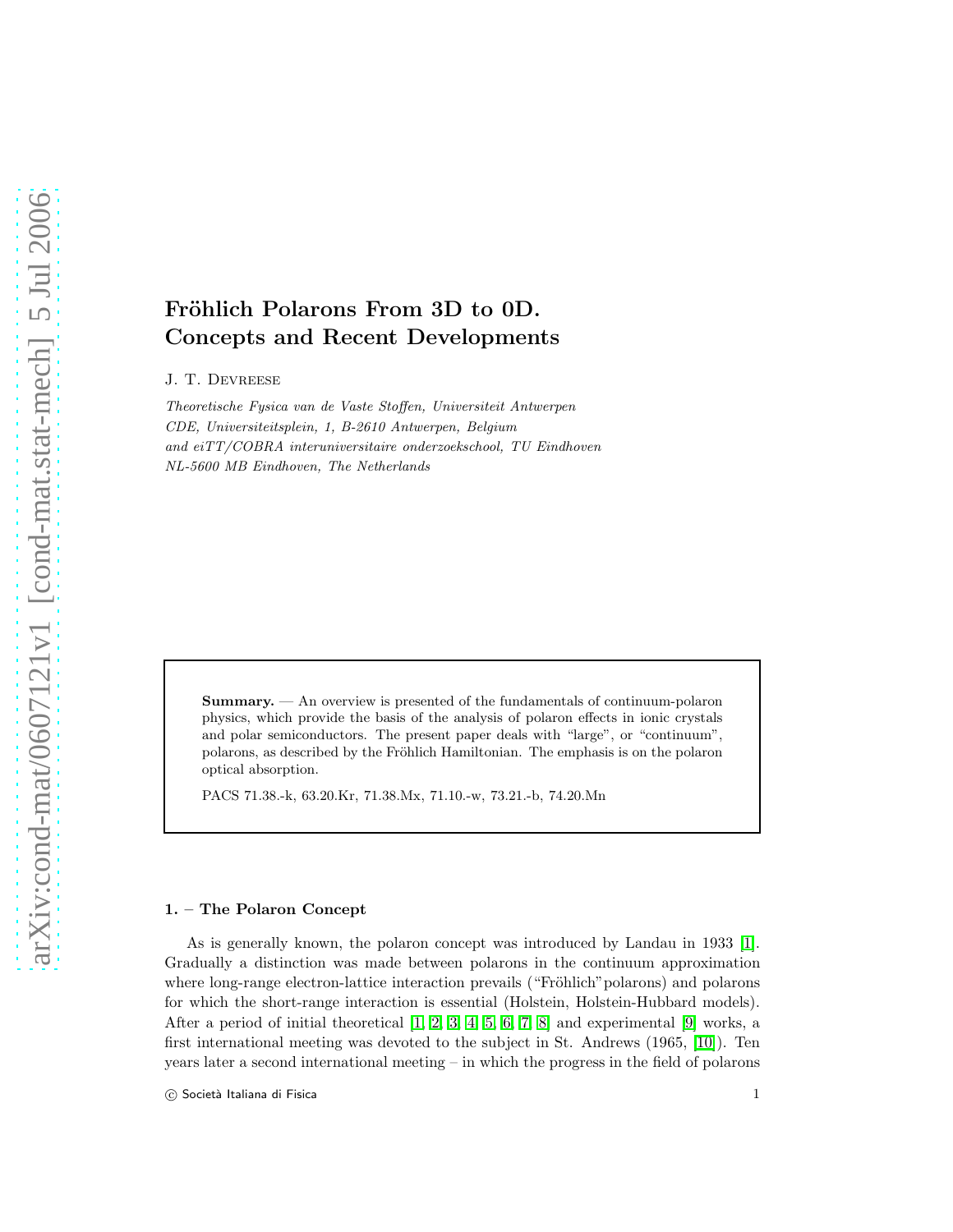realized by 1972 was recorded – took place in Antwerpen [\[11\]](#page-23-8). Among the review papers and books covering the subject, we mention Refs. [\[12,](#page-23-9) [13,](#page-23-10) [14,](#page-23-11) [15\]](#page-23-12).

Although the present course in Varenna 2005 mainly deals with "small"polarons (Holstein, Holstein-Hubbard), my contribution is devoted to "large"polarons. The reader is referred to most other papers in the present book for an overview of the properties of Holstein related polarons. In the present volume the contributions [\[16,](#page-23-13) [17,](#page-23-14) [18,](#page-23-15) [19\]](#page-23-16) also deal with the Fröhlich polaron.

Let us recall the polaron concept for newcomers. A charge placed in a polarizable medium is screened. Dielectric theory describes the phenomenon by the induction of a polarization around the charge carrier. The induced polarization will follow the charge carrier when it is moving through the medium. The carrier together with the induced polarization is considered as one entity (see Fig. [1\)](#page-1-0). It was Pekar who came up with the term *polaron* [\[21\]](#page-23-17). The physical properties of a polaron differ from those of a bandcarrier. A polaron is characterized by its binding (or self-) energy  $E_0$ , an effective mass  $m<sup>*</sup>$  and by its characteristic response to external electric and magnetic fields (e. g. dc mobility and optical absorption coefficient).



<span id="page-1-0"></span>Fig. 1. – Artist view of a polaron. A conduction electron in an ionic crystal or a polar semiconductor repels the negative ions and attracts the positive ions. A self-induced potential arises, which acts back on the electron and modifies its physical properties. (From [\[20\]](#page-23-18).)

If the spatial extension of a polaron is large compared to the lattice parameter of the solid, the latter can be treated as a polarizable continuum. This is the case of a *large, or*  $continuum$  (Fröhlich) polaron. When the self-induced polarization caused by an electron or hole becomes of the order of the lattice parameter, a small (Holstein) polaron can arise. As distinct from large polarons, small polarons are governed by short-range interactions.

1. The Fröhlich Hamiltonian. – Fröhlich proposed a model Hamiltonian for the "large" polaron through which its dynamics is treated quantum mechanically ("Fröhlich") Hamiltonian"). The polarization, carried by the longitudinal optical (LO) phonons, is represented by a set of quantum oscillators with frequency  $\omega_{LO}$ , the long-wavelength LO-phonon frequency, and the interaction between the charge and the polarization field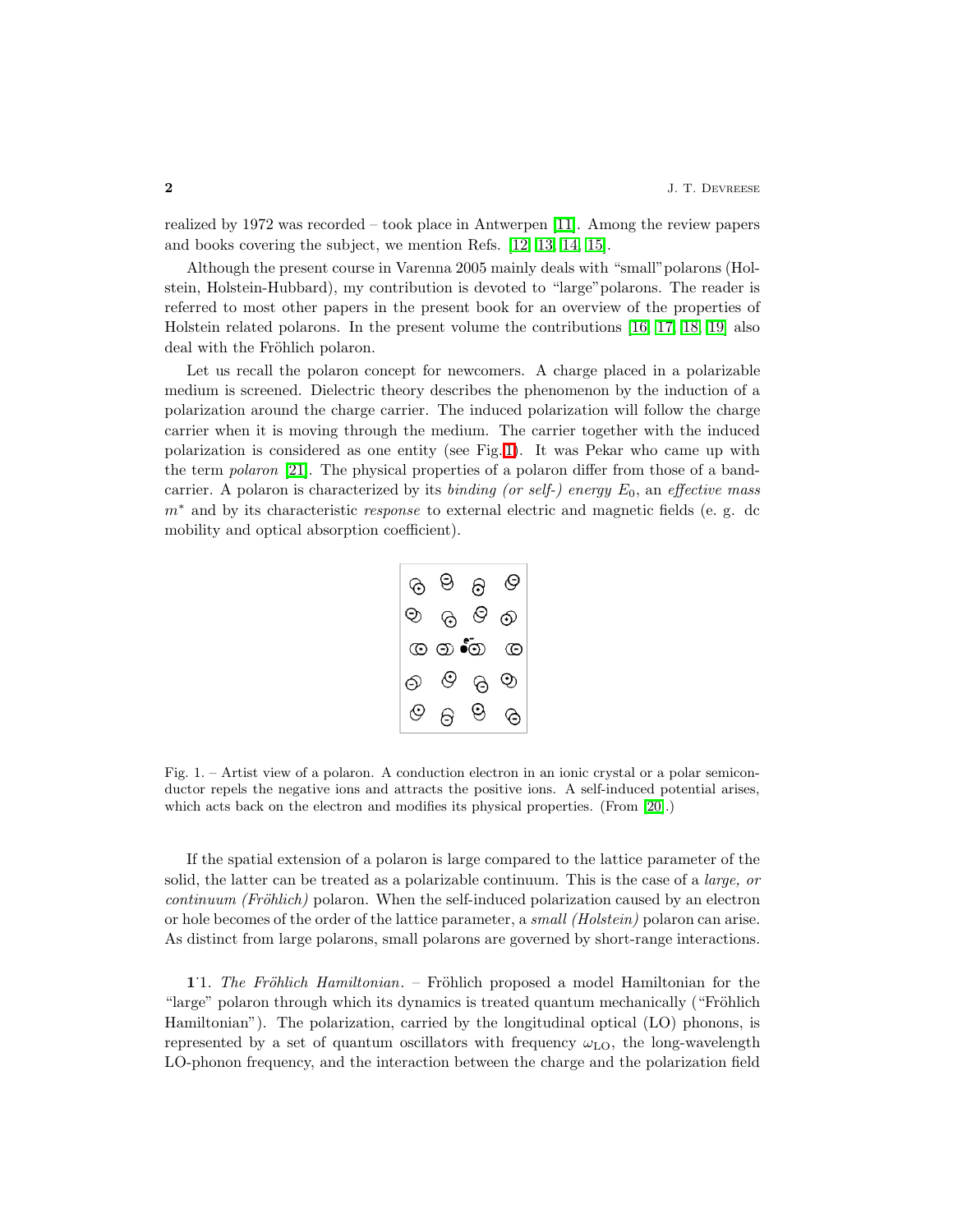<span id="page-2-2"></span>is linear in the field [\[6\]](#page-23-3):

(1) 
$$
H = \frac{\mathbf{p}^2}{2m_b} + \sum_{\mathbf{k}} \hbar \omega_{\text{LO}} a_{\mathbf{k}}^+ a_{\mathbf{k}} + \sum_{\mathbf{k}} (V_k a_{\mathbf{k}} e^{i\mathbf{k}\cdot\mathbf{r}} + V_k^* a_{\mathbf{k}}^\dagger e^{-i\mathbf{k}\cdot\mathbf{r}}),
$$

<span id="page-2-0"></span>where **r** is the position coordinate operator of the electron with band mass  $m_b$ , **p** is its canonically conjugate momentum operator;  $a_{\mathbf{k}}^{\dagger}$  and  $a_{\mathbf{k}}$  are the creation (and annihilation) operators for longitudinal optical phonons of wave vector **k** and energy  $\hbar\omega_{\text{LO}}$ . The  $V_k$ are the Fourier components characterising the electron-phonon interaction

(2) 
$$
V_k = -i\frac{\hbar\omega_{\text{LO}}}{k} \left(\frac{4\pi\alpha}{V}\right)^{\frac{1}{2}} \left(\frac{\hbar}{2m_b\omega_{\text{LO}}}\right)^{\frac{1}{4}}.
$$

<span id="page-2-1"></span>The strength of the electron–phonon interaction is expressed by a dimensionless coupling constant  $\alpha$ , which is defined as:

(3) 
$$
\alpha = \frac{e^2}{\hbar} \sqrt{\frac{m_b}{2\hbar \omega_{\text{LO}}}} \left( \frac{1}{\varepsilon_{\infty}} - \frac{1}{\varepsilon_0} \right).
$$

In this definition,  $\varepsilon_{\infty}$  and  $\varepsilon_{0}$  are, respectively, the electronic and the static dielectric constant of the ionic crystal or polar semiconductor.

In Ref. [\[20\]](#page-23-18)) the Fröhlich coupling constant is given for a few solids( $^1$ ).

In deriving the form of  $V_k$ , expressions [\(2\)](#page-2-0) and [\(3\)](#page-2-1), it was assumed that (i) the spatial extension of the polaron is large compared to the lattice parameter of the solid ("continuum" approximation), (ii) spin and relativistic effects can be neglected, (iii) the band-electron has parabolic dispersion, (iv) in line with the first approximation it is also assumed that the LO-phonons of interest for the interaction, are the long-wavelength phonons with constant frequency  $\omega_{\text{LO}}$ .

The model, represented by the Hamiltonian [\(1\)](#page-2-2), (which up to now could not been solved exactly) has been the subject of extensive investigations, see, e. g., Refs. [\[3,](#page-23-0) [10,](#page-23-7) [12,](#page-23-9) [11,](#page-23-8) [22,](#page-23-19) [13,](#page-23-10) [14,](#page-23-11) 23. In what follows the key approaches of the Fröhlich-polaron theory are briefly summarized with indication also of their relevance for the polaron problems in nanostructures.

## 2. – The Structure of the Polaron Excitation Spectrum and Optical Absorption by Polarons

<span id="page-2-3"></span>2.1. Optical absorption at weak coupling. – At zero temperature and in the weakcoupling limit, the optical absorption is due to the elementary polaron scattering process, schematically shown in Fig. [2.](#page-3-0)

 $(1)$  In some cases, due to lack of reliable experimental data to determine the electron band mass, the values of  $\alpha$  are not well established.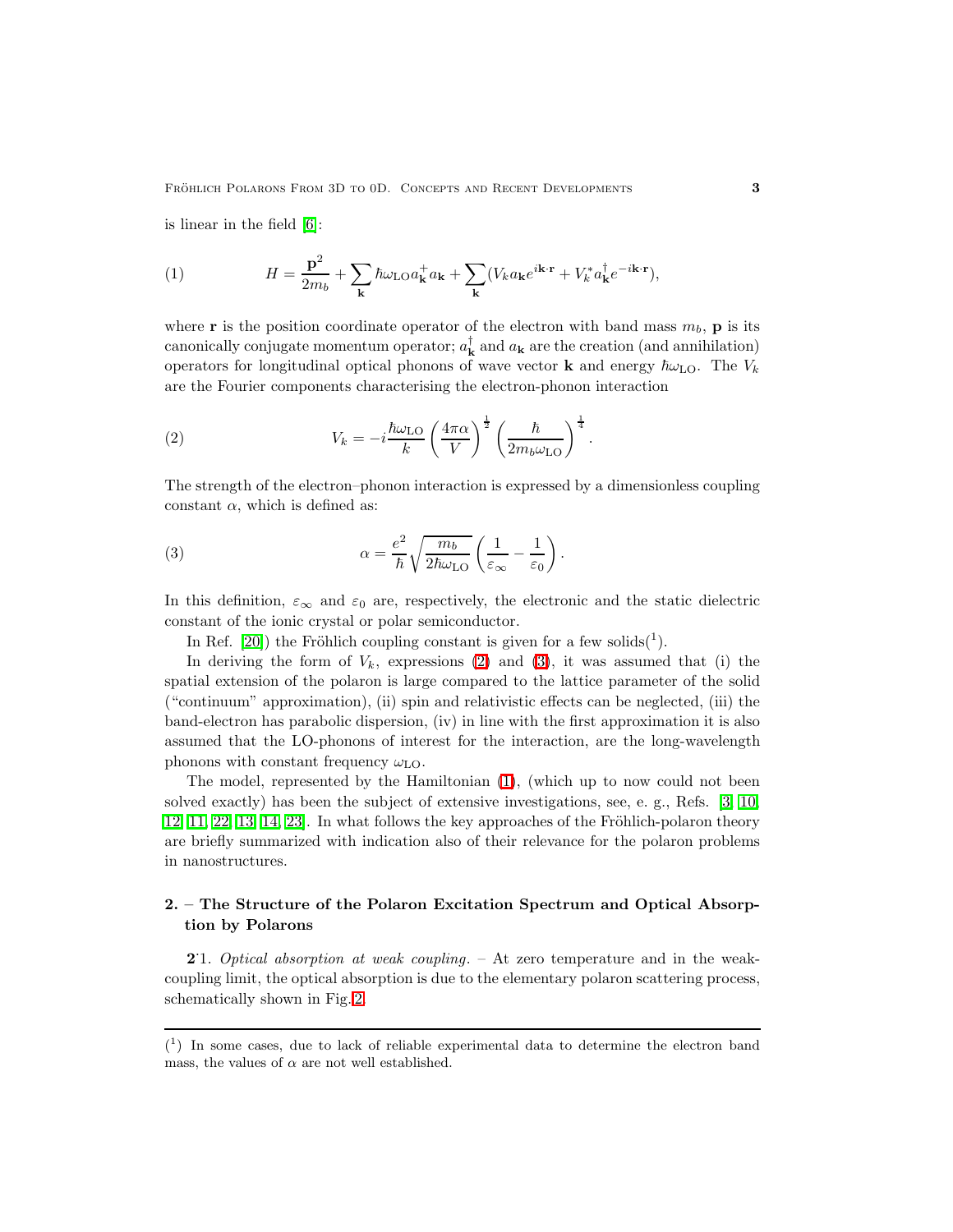**4** J. T. DEVREESE



<span id="page-3-0"></span>Fig. 2. – Elementary polaron scattering process describing the absorption of an incoming photon and the generation of an outgoing phonon.

In the weak-coupling limit  $(\alpha \ll 1)$  the polaron absorption coefficient was first studied by V. Gurevich, I. Lang and Yu. Firsov [\[24\]](#page-23-21). Their optical-absorption coefficient is equivalent to a particular approximation of the result of J. Tempere and J. T. Devreese (Ref. [\[25\]](#page-23-22)), with the dynamic structure factor  $S(\mathbf{k}, \Omega)$  corresponding to the Hartree-Fock approximation (see also [\[26\]](#page-23-23), p. 585).

<span id="page-3-1"></span>The result of Ref. [\[25\]](#page-23-22) gives the Fröhlich polaron optical absorption coefficient for a many-polaron gas (in terms of the dynamic structure factor  $S(\mathbf{k}, \Omega)$ ) exactly to order  $\alpha$ . The real part of the optical conductivity of the  $N$ -polaron system for any  $N$  is obtained in Ref. [\[25\]](#page-23-22) in an intuitively transparent form

(4) 
$$
\operatorname{Re}[\sigma(\Omega)] = \frac{n}{\hbar\Omega^3} \frac{e^2}{m_b^2} \sum_{\mathbf{k}} k_x^2 |V_{\mathbf{k}}|^2 S(\mathbf{k}, \Omega - \omega_{\text{LO}}),
$$

where  $n = N/V$  is the density of charge carriers and  $k_x$  is the x-component of the wave vector (the electric field is along the x-axis). This approach to the many-polaron optical absorption allows one to include the many-body effects in terms of the dynamical structure factor

(5) 
$$
S(\mathbf{k},\Omega)=\int_{-\infty}^{+\infty}\left\langle \varphi_{\rm el}\left|\frac{1}{2}\sum_{j,\ell}e^{i\mathbf{k}\cdot(\mathbf{r}_j(t)-\mathbf{r}_\ell(0))}\right|\varphi_{\rm el}\right\rangle e^{i\Omega t}dt
$$

of the *electron (or hole)* system. Substituting Eq.  $(2)$  in Eq.  $(4)$ , the following analytical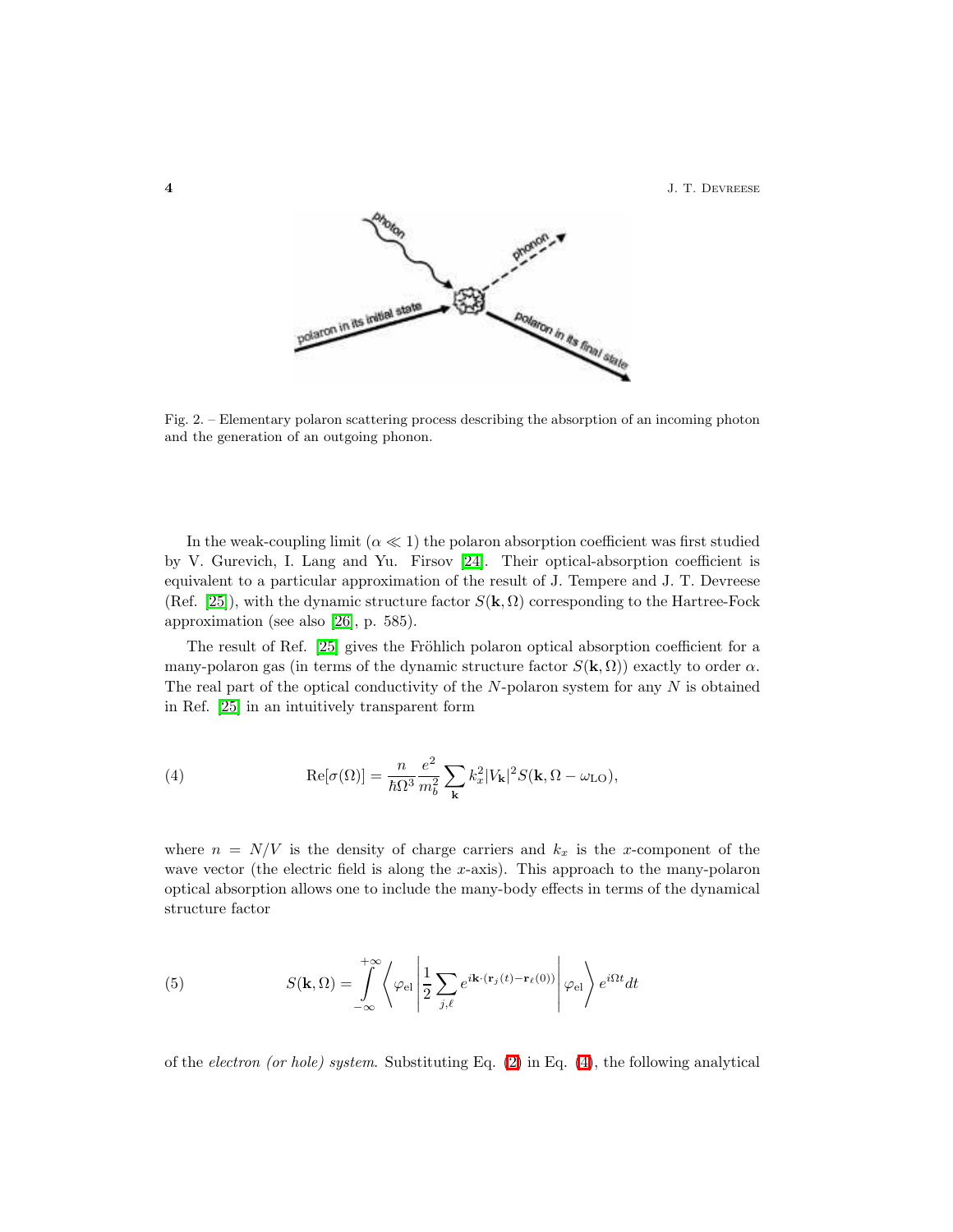result was obtained in Ref.  $[25](^2)$ :

(6) 
$$
\operatorname{Re}[\sigma(\Omega)] = ne^2 \frac{2\alpha}{3} \frac{1}{\sqrt{2}\pi\Omega^3} \int_{0}^{+\infty} dk k^2 S(k, \Omega - \omega_{\text{LO}}).
$$

For  $N = 1$ , substituting a  $\delta$ -function for the dynamical structure factor

$$
S(\mathbf{k}, \Omega) \to \delta \left[ \frac{\hbar k^2}{2 m_b} - (\Omega - \omega_{\text{LO}}) \right]
$$

in the general expression  $(4)$ , the one-polaron limit Ref.  $[27]$  is retrieved. This onepolaron result is derived [\[27\]](#page-23-24) by considering a process, in which the initial state consists of a photon of energy  $\hbar\Omega$  and a polaron in its ground state, and the final state consists of an emitted LO phonon with energy  $\hbar\omega_{\text{LO}}$  and the polaron, scattered into a state with momentum **k** and kinetic energy  $(\hbar k)^2/(2m_b) = \hbar(\Omega - \omega_{LO})$ . The many-polaron result [\(4\)](#page-3-1) is a generalization of the one-polaron picture. The contribution which corresponds to the scattering of a polaron into the momentum state **k** and energy  $\hbar(\Omega - \omega_{LO})$  is now weighed by the dynamical structure factor  $S(\mathbf{k}, \Omega - \omega_{\text{LO}})$  of the electron (or hole) gas.

In the zero-temperature limit, within the weak coupling approximation, the real part of the polaron optical conductivity has the following analytic expression (see [\[27\]](#page-23-24)) :

(7) 
$$
\operatorname{Re} \sigma(\Omega) = \frac{\pi e^2}{2m^*} \delta(\Omega) + \frac{2e^2}{3m_b} \frac{\omega_{\text{LO}}^{3/2} \alpha}{\Omega^3} \sqrt{\Omega - \omega_{\text{LO}}} \Theta(\Omega - \omega_{\text{LO}}),
$$

where

<span id="page-4-1"></span><span id="page-4-0"></span>
$$
\Theta(\Omega - \omega_{\text{LO}}) = \begin{cases} 1 & \text{if } \Omega > \omega_{\text{LO}}, \\ 0 & \text{if } \Omega < \omega_{\text{LO}}. \end{cases}
$$

The spectrum of the real part of the polaron optical conductivity [\(7\)](#page-4-0) is represented in Fig. [3.](#page-5-0) The absorption coefficient for absorption of light with frequency  $\Omega$  by a gas of free polarons for  $\alpha \longrightarrow 0$  takes the form

(8) 
$$
\Gamma_p(\Omega) = \frac{n_0}{\varepsilon_0 c n} \frac{\pi e^2}{2m^*} \delta(\Omega) + \frac{1}{\varepsilon_0 c n} \frac{2ne^2 \alpha \omega_{\text{LO}}^2}{3m_b \Omega^3} \sqrt{\frac{\Omega}{\omega_{\text{LO}}} - 1} \quad \Theta(\Omega - \omega_{\text{LO}}),
$$

where  $\epsilon_0$  is the dielectric permittivity of the vacuum, n is the refractive index of the medium,  $n_0$  is the concentration of polarons. A simple derivation in Ref. [\[28\]](#page-23-25) using a canonical transformation method gives the absorption coefficient of free polarons, which coincides with the second term in the result [\(8\)](#page-4-1). A step function in [\(8\)](#page-4-1) reflects the fact that at zero temperature the absorption of light accompanied by the emission of a phonon

 $(2)$  A denominator of the prefactor in the Eq. (23) of Ref. [\[25\]](#page-23-22) contain a misprint: there should be  $\sqrt{2}$  instead of 2.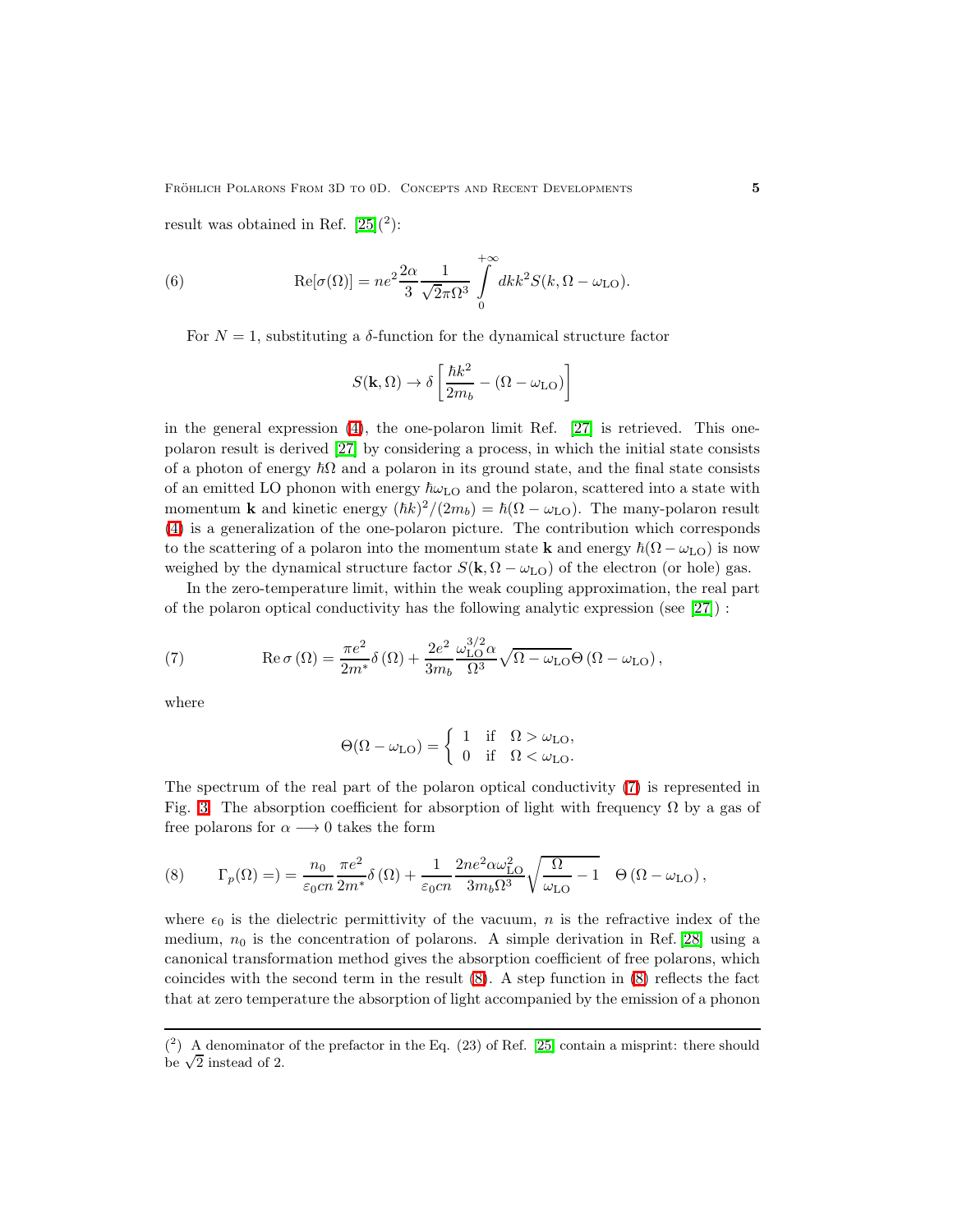can occur (i) at  $\Omega = 0$  and (ii) if the energy of the incident photon is larger than that of a phonon  $(\Omega > \omega_{LO})$ . The second term in the absorption coefficient [\(8\)](#page-4-1) was obtained in Ref. [\[24\]](#page-23-21) in the low-concentration region. In the weak-coupling limit, according to Eq. [\(8\)](#page-4-1), the absorption spectrum consists of a central peak [ $\propto \delta(\Omega)$ ] and a "one-phonon sideband". At nonzero temperature, the absorption of a photon can be accompanied not only by emission, but also by absorption of one or more phonons.



<span id="page-5-0"></span>Fig. 3. – Polaron optical conductivity for  $\alpha = 1$  in the weak-coupling approximation. (After [\[27\]](#page-23-24), p. 92.) A  $\delta$ -like central peak (at  $\Omega = 0$ ) is schematically shown by a vertical line.

Experimentally, this one-phonon-sideband structure has been observed for free polarons e.g. in the infrared absorption spectra of CdO-films, see Fig. [4.](#page-6-0) In CdO, which is a weakly polar material with  $\alpha \approx 0.74$ , the polaron absorption band is observed in the spectral region between 6 and 20  $\mu$ m (above the LO phonon frequency). The difference between theory and experiment in the wavelength region where polaron absorption dominates the spectrum is due to many-polaron effects.

2. Optical Absorption at Strong Coupling. – The problem of the structure of the large polaron excitation spectrum constituted a central question in the early stages of the development of polaron theory. The exactly solvable polaron model of Ref. [\[31\]](#page-23-26) (see Appendix [A\)](#page-22-2) was used to demonstrate the existence of the so-called "relaxed excited states"of large polarons [\[32\]](#page-23-27). In Ref. [\[33\]](#page-23-28), and after earlier intuitive analysis, this problem was studied using the classical equations of motion and Poisson-brackets. The insight gained as a result of those investigations concerning the structure of the excited polaron states, was subsequently used to develop a theory of the optical absorption spectra of polarons. The first work was limited to the strong coupling limit [\[34\]](#page-23-29). Ref. [\[34\]](#page-23-29) is the first work that reveals the impact of the internal degrees of freedom of polarons on their optical properties.

The optical absorption of light by free Fröhlich polarons was treated in Ref. [\[34\]](#page-23-29) using the polaron states obtained within the adiabatic strong-coupling approximation. It was argued in Ref. [\[34\]](#page-23-29), that for sufficiently large  $\alpha$  ( $\alpha > 3$ ), the (first) relaxed excited state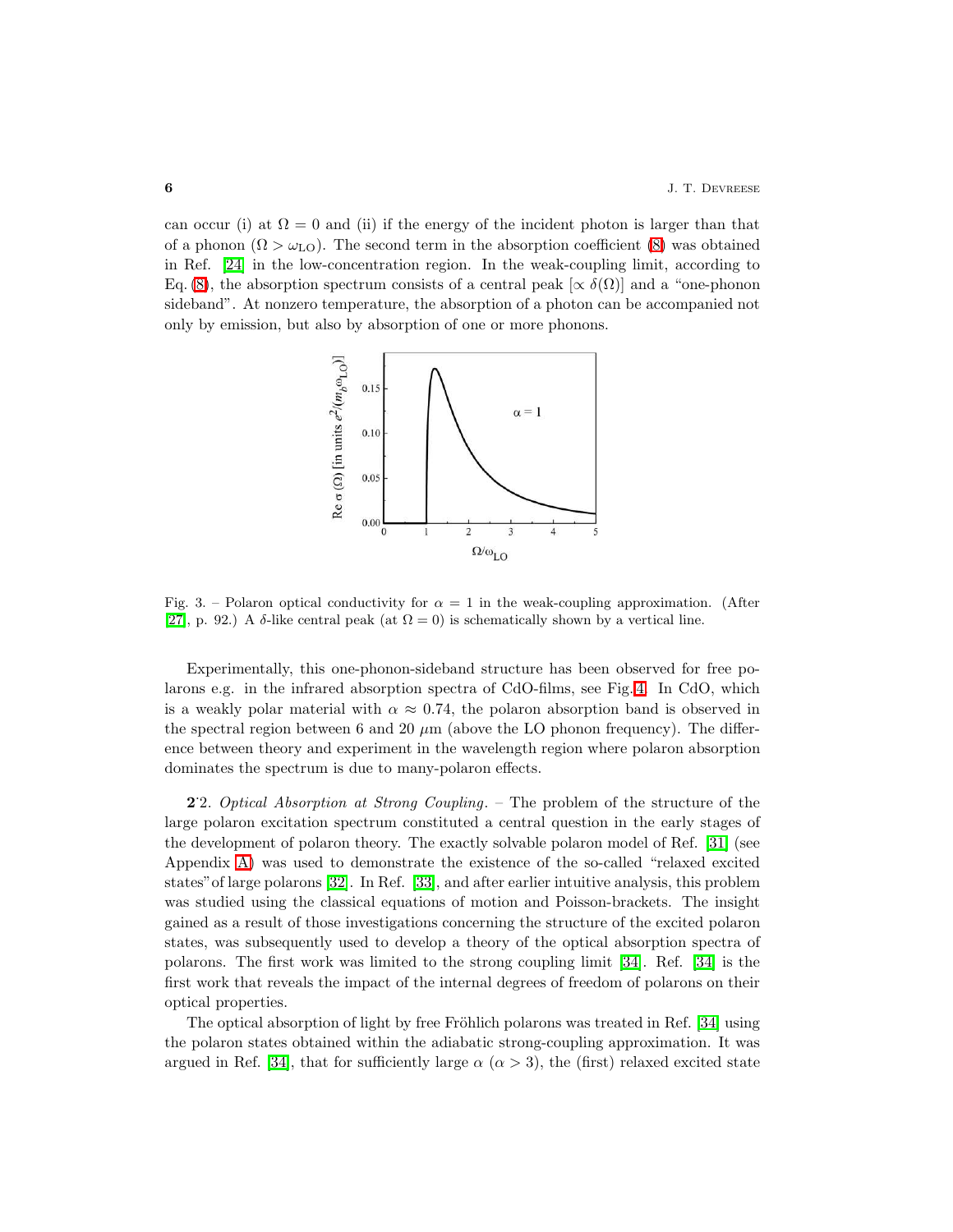

<span id="page-6-0"></span>Fig. 4. – Optical absorption spectrum of a CdO-film with the carrier concentration  $n = 5.9 \times$  $10^{19}$  cm<sup>-3</sup> at  $T = 300$  K. The experimental data (solid dots) of Ref. [\[29\]](#page-23-30) are compared to different theoretical results: with (solid curve) and without (dashed line) the one-polaron contribution of Ref. [\[24\]](#page-23-21) and for many polarons (dash-dotted curve) of Ref. [\[25\]](#page-23-22). The material parameters of CdO used for calculations:  $\alpha = 0.74$  [\[29\]](#page-23-30),  $\omega_{LO} = 490$  cm<sup>-1</sup> (from the experimental optical absorption spectrum, Fig. 2 of Ref. [\[29\]](#page-23-30)),  $m_b = 0.11m_e$  [\[30\]](#page-23-31),  $\varepsilon(0) = 21.9$ ,  $\varepsilon(\infty) = 5.3$  [\[30\]](#page-23-31).

(RES) of a polaron is a relatively stable state, which can participate in optical absorption transitions. This idea was necessary to understand the polaron optical absorption spectrum in the strong-coupling regime. The following scenario of a transition, which leads to a "zero-phonon" peak in the absorption by a strong-coupling polaron, can then be suggested. If the frequency of the incoming photon is equal to  $\Omega_{RES} = 0.065 \alpha^2 \omega_{LO}$ , the electron jumps from the ground state (which, at large coupling, is well-characterized by "s"-symmetry for the electron) to an excited state  $("2p")$ , while the lattice polarization in the final state is adapted to the " $2p$ " electronic state of the polaron. In Ref. [\[34\]](#page-23-29) considering the decay of the RES with emission of one real phonon it is argued, that the "zero-phonon" peak can be described using the Wigner-Weisskopf formula valid when the linewidth of that peak is much smaller than  $\hbar\omega_{\text{LO}}$ .

For photon energies larger than  $\Omega_{RES} + \omega_{LO}$ , a transition of the polaron towards the first scattering state, belonging to the RES, becomes possible. The final state of the optical absorption process then consists of a polaron in its lowest RES plus a free phonon. A "one-phonon sideband" then appears in the polaron absorption spectrum. This process is called *one-phonon sideband absorption*. The one-, two-,  $\dots$   $K$ -,  $\dots$  phonon sidebands of the zero-phonon peak give rise to a broad structure in the absorption spectrum. It turns out that the first moment of the phonon sidebands corresponds to the Franck-Condon (FC) frequency  $\Omega_{\text{FC}} = 0.141 \alpha^2 \omega_{\text{LO}}$ . To summarize, the polaron optical absorption spectrum at strong coupling is characterized by the following features (at  $T=0$ :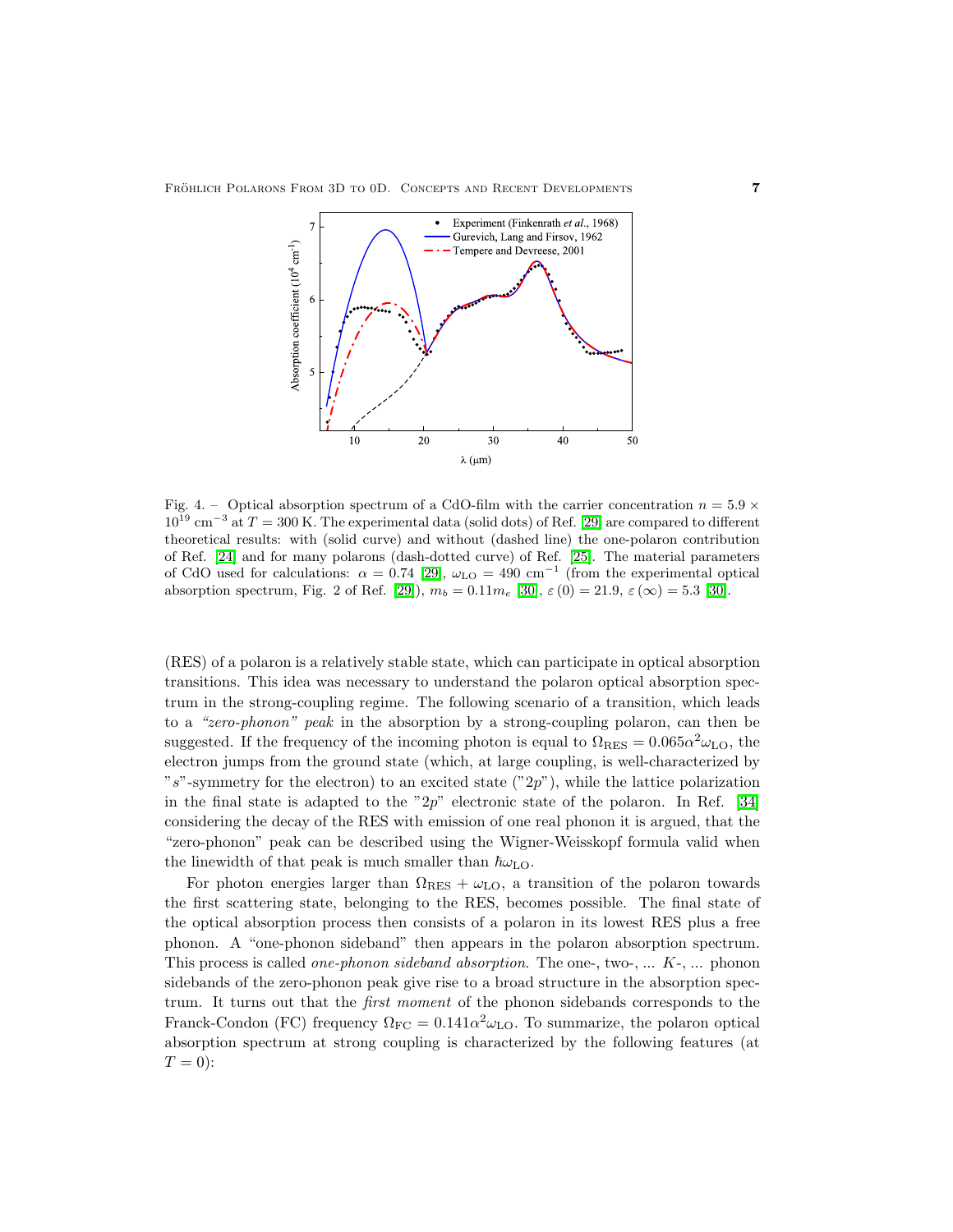.

- a) An intense absorption peak ("zero-phonon line") appears, which corresponds to a transition from the ground state to the first RES at  $\Omega_{RES}$ .
- b) For  $\Omega > \Omega_{RES} + \omega_{LO}$ , a phonon sideband structure arises. This sideband structure peaks around  $\Omega_{\text{FC}}$ .

The qualitative behaviour predicted in Ref. [\[34\]](#page-23-29), namely, an intense zero-phonon (RES) line with a broader sideband at the high-frequency side, was confirmed after an allcoupling expression for the polaron optical absorption coefficient had been studied [\[35\]](#page-23-32).

<span id="page-7-0"></span>2.3. Optical Absorption of Continuum Polarons at Arbitrary Coupling. – The polaron absorption coefficient  $\Gamma(\Omega)$  of light with frequency  $\Omega$  at arbitrary coupling was first derived by the present author and collaborators [\[35\]](#page-23-32) (see also [\[36\]](#page-23-33)). It was represented in the form

(9) 
$$
\Gamma(\Omega) = -\frac{1}{n\epsilon_0 c} \frac{e^2}{m_b} \frac{\operatorname{Im} \Sigma(\Omega)}{\left[\Omega - \operatorname{Re} \Sigma(\Omega)\right]^2 + \left[\operatorname{Im} \Sigma(\Omega)\right]^2}
$$

This general expression was the starting point for a derivation of the theoretical optical absorption spectrum of a single Fröhlich polaron at all electron-phonon coupling strengths in Ref. [\[35\]](#page-23-32).  $\Sigma(\Omega)$  is the so-called "memory function", which contains the dynamics of the polaron and depends on  $\Omega$ ,  $\alpha$  and temperature. The key contribution of the work in [\[35\]](#page-23-32) was to introduce  $\Gamma(\Omega)$  in the form [\(9\)](#page-7-0) and to calculate  $\text{Re }\Sigma(\Omega)$ , which is essentially a (technically not trivial) Kramers–Kronig transform of the more simple function Im  $\Sigma(\Omega)$ . The function Im  $\Sigma(\Omega)$  had been formally derived for the Feynman polaron [\[37\]](#page-23-34) who studied the polaron mobility  $\mu$  from the impedance function, i. e. the static limit

$$
\mu^{-1} = \lim_{\Omega \to 0} \left( \frac{\operatorname{Im} \Sigma(\Omega)}{\Omega} \right).
$$

The nature of the polaron excitations was clearly revealed through this polaron optical absorption obtained in [\[35,](#page-23-32) [36\]](#page-23-33). It was demonstrated in [\[35\]](#page-23-32) that the Franck-Condon states for Fröhlich polarons are nothing else but a superposition of phonon sidebands. It was also established in [\[35\]](#page-23-32) that a relatively large value of the electron-phonon coupling strength  $(\alpha > 5.9)$  is needed to stabilise the relaxed excited state of the polaron. It was, further, revealed that at weaker coupling only "scattering states"of the polaron play a significant role in the optical absorption [\[35,](#page-23-32) [38\]](#page-24-0).

In the weak coupling limit, the optical absorption spectrum [\(9\)](#page-7-0) of the polaron is determined by the absorption of radiation energy, which is reemitted in the form of LO phonons. For  $\alpha \gtrsim 5.9$ , the polaron can undergo transitions toward a relatively stable RES (see Fig. [5\)](#page-8-0). The RES peak in the optical absorption spectrum also has a phonon sideband-structure, whose average transition frequency can be related to a FC-type transition. Furthermore, at zero temperature, the optical absorption spectrum of one polaron exhibits also a zero-frequency "central peak" [ $\propto \delta(\Omega)$ ]. For non-zero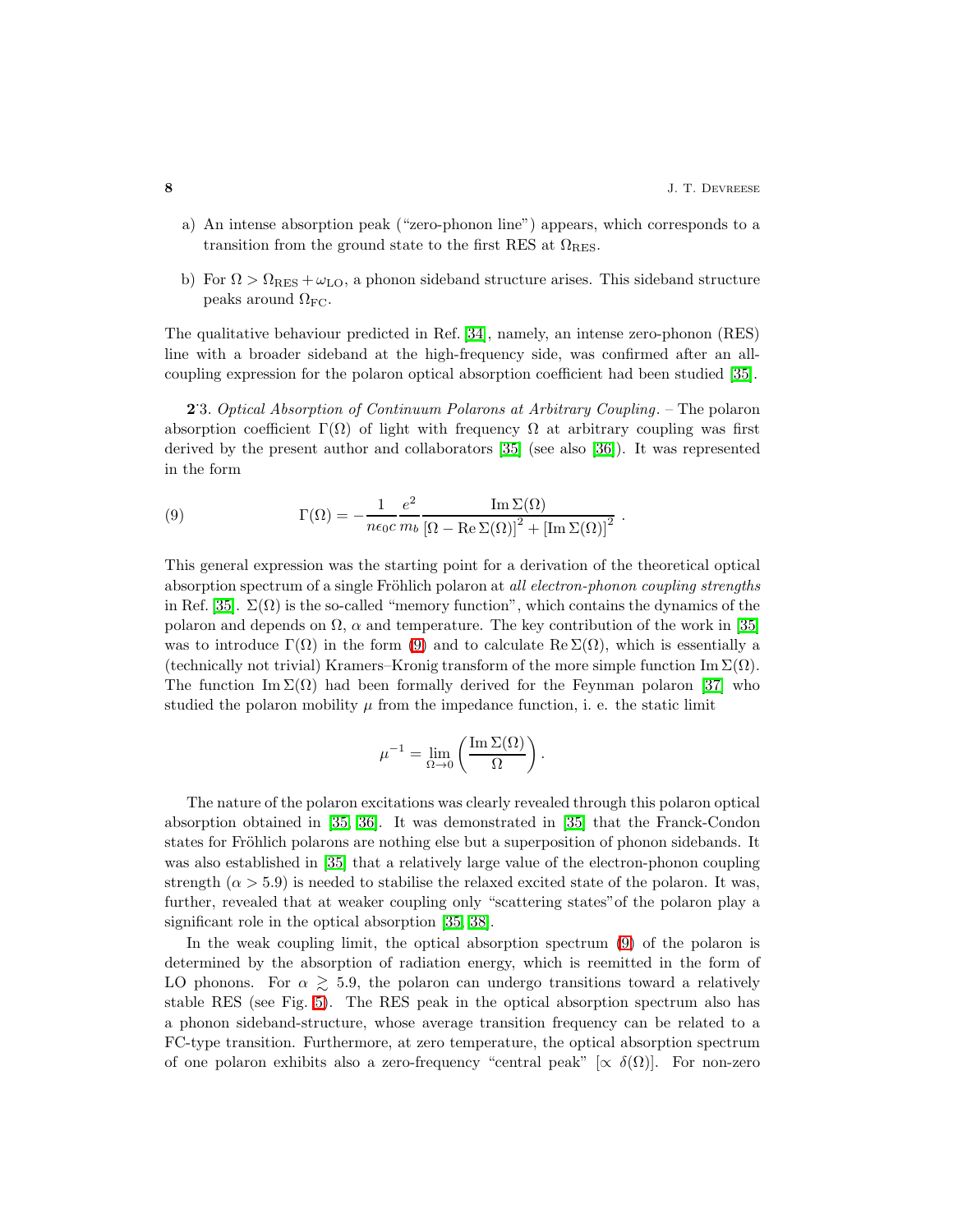

<span id="page-8-0"></span>Fig. 5. – Optical absorption spectrum of a Fröhlich polaron for  $\alpha = 5$  and  $\alpha = 6$ . The RES peak is very intense compared with the FC peak. The frequency  $\Omega/\omega_{\text{LO}} = v$  is indicated by the dashed lines. The δ-like central peaks (at  $\Omega = 0$ ) are schematically shown by vertical lines. (From Devreese et al. Ref. [\[35\]](#page-23-32).)

temperature, this "central peak" smears out and gives rise to an "anomalous" Drudetype low-frequency component of the optical absorption spectrum.

For example, in Fig. [5](#page-8-0) (from Ref. [\[35\]](#page-23-32)), the main peak of the polaron optical absorption for  $\alpha = 5$  at  $\Omega = 3.51\omega_{LO}$  is interpreted as due to transitions to a RES. A "shoulder" at the low-frequency side of the main peak is attributed to one-phonon transitions to polaron-"scattering states". The broad structure centered at about  $\Omega = 6.3 \omega_{\text{LO}}$ is interpreted as a FC band. As seen from Fig. [5,](#page-8-0) when increasing the electron-phonon coupling constant to  $\alpha=6$ , the RES peak at  $\Omega=4.3\omega_{LO}$  stabilizes. It is in Ref. [\[35\]](#page-23-32) that the all-coupling optical absorption spectrum of a Fröhlich polaron, together with the role of RES-states, FC-states and scattering states, was first presented. Based on Ref. [\[35\]](#page-23-32), it was argued that it is rather Holstein polarons that determine the optical properties of the charge carriers in oxides like  $SrTiO<sub>3</sub>$ ,  $BaTiO<sub>3</sub>$  [\[39\]](#page-24-1), while large weak coupling polarons could be identified e. g. in CdO  $[40]$ . The Fröhlich coupling constants of polar semiconductors and ionic crystals are generally too small to allow for a static "RES". In Ref. [\[41\]](#page-24-3) the RES-peaks of Ref. [\[35\]](#page-23-32) were involved to explain the optical absorption spectrum of  $Pr_2NiO_{4.22}$ . Further study of the spectra of [\[41\]](#page-24-3) is called for. The RES-like resonances in Γ(Ω), Eq. [\(9\)](#page-7-0), due to the zeros of  $\Omega - \text{Re }\Sigma(\Omega)$ , can effectively be displaced to smaller polaron coupling by applying an external magnetic field B, in which case the contribution for what is formally a "RES-type resonance becomes  $\Omega - \omega_c - \text{Re}\Sigma(\Omega) = 0$  $(\omega_c = eB/m_b c$  is the cyclotron frequency). Resonances in the magnetoabsorption governed by this contribution have been widely observed and analysed [\[42\]](#page-24-4) to [\[54\]](#page-24-5) (see also Subsection [3](#page-15-0).2 below).

Recent interesting numerical calculations of the optical conductivity for the Fröhlich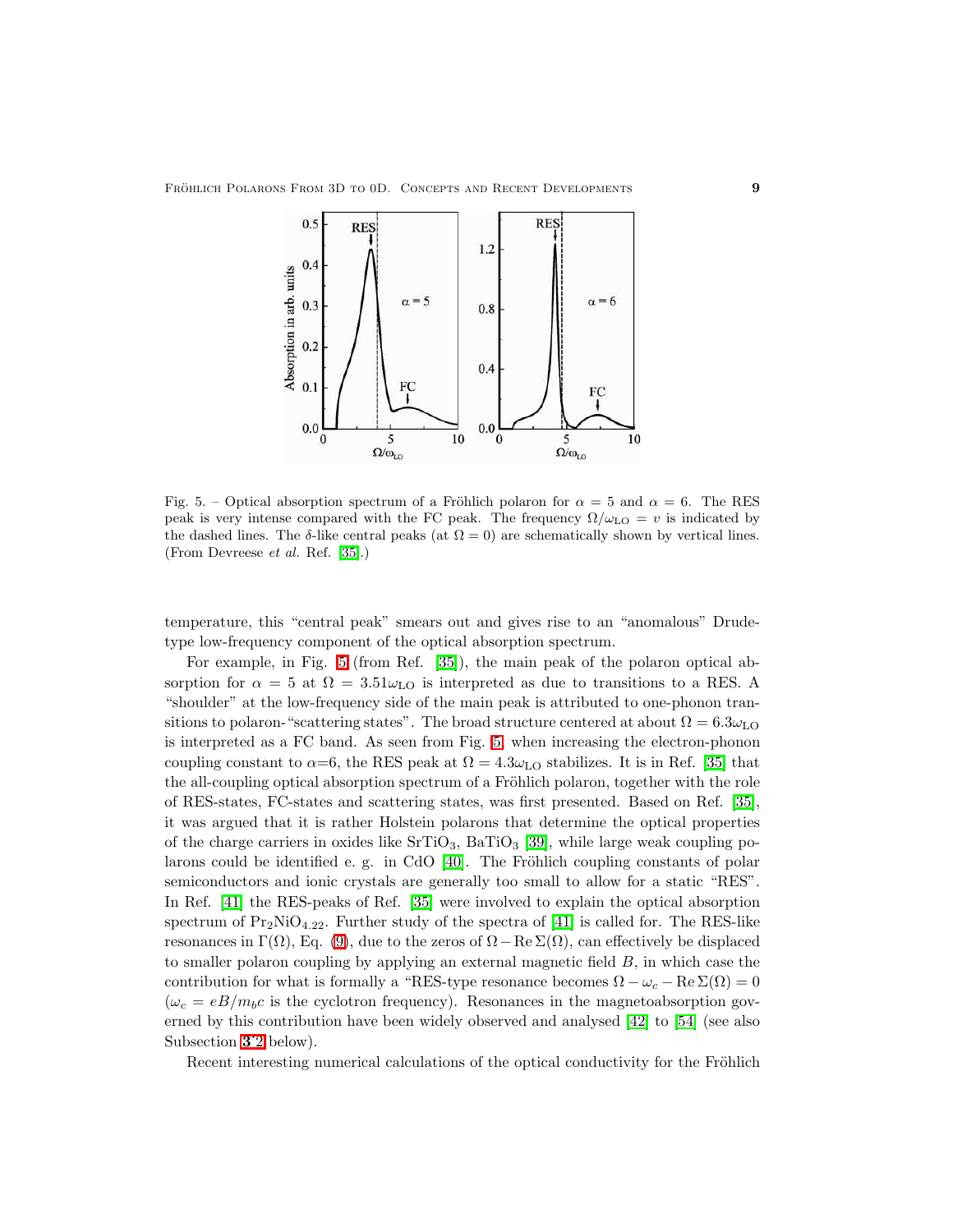

<span id="page-9-0"></span>Fig. 6. – Left-hand panel: Monte Carlo optical conductivity spectra of one Fröhlich polaron for the weak-coupling regime (open circles) compared to the second-order perturbation theory (dotted lines) for  $\alpha = 0.01$  and  $\alpha = 1$  and to the analytical DSG calculations [\[35\]](#page-23-32) (solid lines). Right-hand panel: Monte Carlo optical conductivity spectra for the intermediate coupling regime (open circles) compared to the analytical DSG approach [\[35\]](#page-23-32) (solid lines). Arrows point to the two- and three-phonon thresholds. (From Ref. [\[55\]](#page-24-6).)

polaron performed within the Diagrammatic Quantum Monte Carlo (DQMC) method [\[55\]](#page-24-6), see Fig. [6,](#page-9-0) fully confirm the essential analytical results derived in Ref. [\[35\]](#page-23-32) for  $\alpha \leq 3$ . In the intermediate coupling regime  $3 < \alpha < 6$ , the low-energy behavior and the position of the RES-peak in the optical conductivity spectrum of Ref. [\[55\]](#page-24-6) follow closely the prediction of Ref. [\[35\]](#page-23-32). There are some minor qualitative differences between the two approaches in the intermediate coupling regime: in Ref. [\[55\]](#page-24-6), the dominant ("RES") peak is less intense in the Monte-Carlo numerical simulations and the second ("FC") peak develops less prominently. The following qualitative differences exist between the two approaches in the strong coupling regime: in Ref. [\[55\]](#page-24-6), the dominant peak broadens and the second peak does not develop, giving instead rise to a flat shoulder in the optical conductivity spectrum at  $\alpha = 6$ . These qualitative differences from the optical absorption spectrum of Ref. [\[35\]](#page-23-32) can be tentatively attributed to the optical processes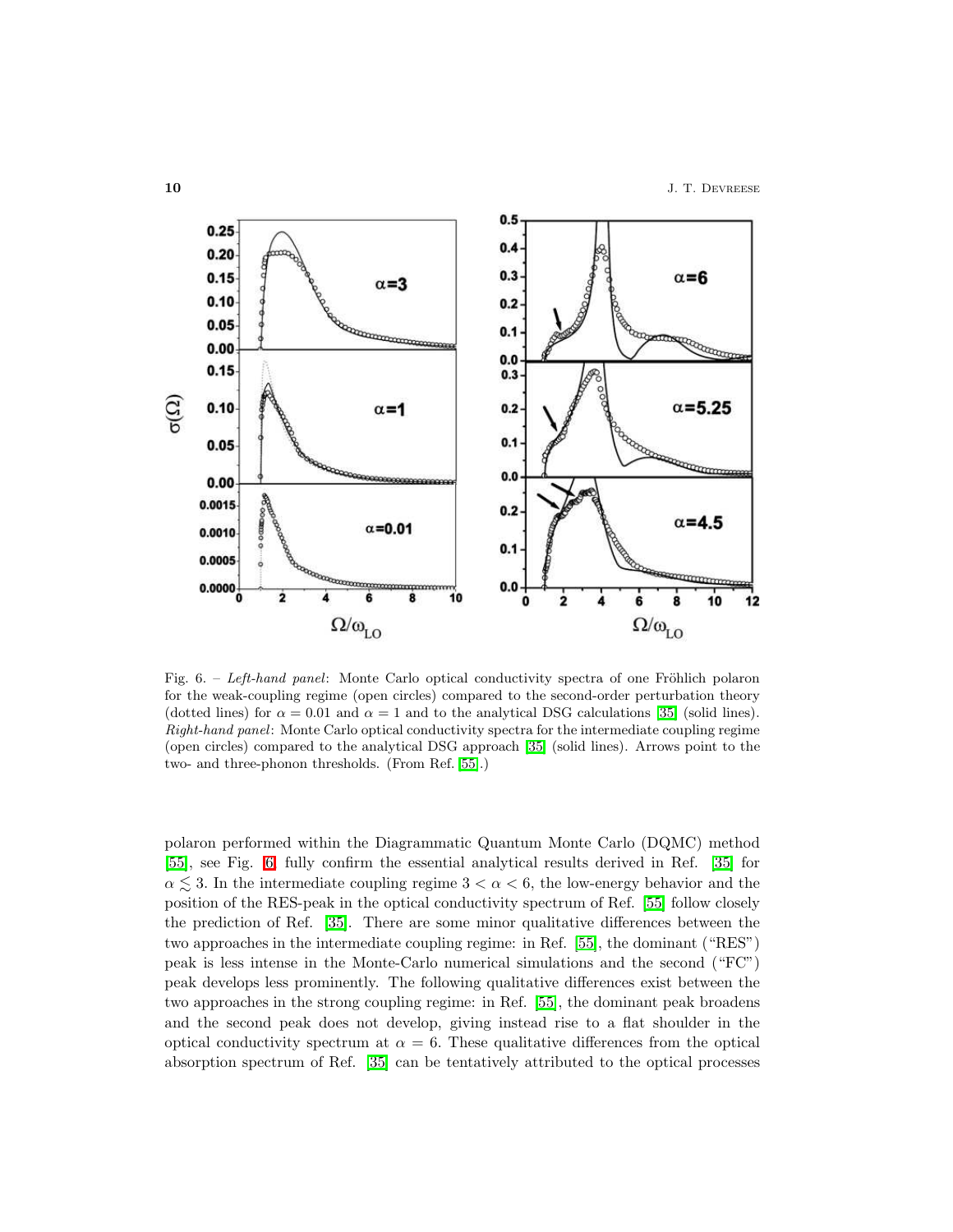| $\alpha$ | $M_0^{\rm (MC)}$ | $m^{*(MC)}$ | $\tilde{M}_0^{\text{(MC)}}$ | $M_1^{\rm (MC)}$ .<br>/ $\alpha$ | $E_0^{\text{(MC)}}$ |
|----------|------------------|-------------|-----------------------------|----------------------------------|---------------------|
| 0.01     | 0.00249          | 1.0017      | 1.5706                      | 0.634                            | $-0.010$            |
|          | 0.24179          | 1.1865      | 1.5657                      | 0.65789                          | $-1.013$            |
| 3        | 0.67743          | 1.8467      | 1.5280                      | 0.73123                          | $-3.18$             |
| 4.5      | 0.97540          | 2.8742      | 1.5219                      | 0.862                            | $-4.97$             |
| 5.25     | 1.0904           | 3.8148      | 1.5022                      | 0.90181                          | $-5.68$             |
| 6        | 1.1994           | 5.3708      | 1.4919                      | 0.98248                          | $-6.79$             |
| 6.5      | 1.30             | 6.4989      | 1.5417                      | 1.1356                           | $-7.44$             |
|          | 1.3558           | 9.7158      | 1.5175                      | 1.2163                           | $-8.31$             |
| 8        | 1.4195           | 19.991      | 1.4981                      | 1.3774                           | $-9.85$             |

<span id="page-10-0"></span>TABLE I. – Polaron parameters  $M_0, M_1, \tilde{M}_0$  obtained from the diagrammatic Monte Carlo results

with participation of two [\[56\]](#page-24-7) or more phonons. The above differences can arise also due to the fact that, starting from the Feynman polaron model, one-phonon processes are assigned more oscillator strength and the RES of [\[35\]](#page-23-32) therefore tends to be more stable as compared to the Monte-Carlo result. The comparison of the analytical and numerical results for the optical absorption of the Fröhlich polarons shown in Fig. [6](#page-9-0) deserves further study. An independent numerical simulation is called for.

2.4. Sum Rules for the Optical Conductivity Spectra. – In this section the sum rules for the optical conductivity spectra of Fröhlich polarons obtained within the DSG approach [\[35\]](#page-23-32) are compared with those found from the DQMC results [\[55\]](#page-24-6). The values of the polaron effective mass for the Monte Carlo approach are taken from Ref. [\[23\]](#page-23-20). In Tables [I](#page-10-0) and [II,](#page-11-0) I show the polaron ground-state  $E_0$  and the following parameters calculated using the optical conductivity spectra:

(10) 
$$
M_0 \equiv \int_1^{\omega_{\text{max}}} \text{Re}\,\sigma(\omega) \,d\omega,
$$

$$
M = \int_1^{\omega_{\text{max}}} \text{Re}\,\sigma(\omega) \,d\omega,
$$

(11) 
$$
M_1 \equiv \int_1^{\omega_{\text{max}}} \omega \operatorname{Re} \sigma(\omega) d\omega,
$$

<span id="page-10-1"></span>where  $\omega_{\text{max}}$  is the upper value of the frequency available from Ref. [\[55\]](#page-24-6),

(12) 
$$
\tilde{M}_0 \equiv \frac{\pi}{2m^*} + \int_1^{\omega_{\text{max}}} \text{Re}\,\sigma(\omega)\,d\omega,
$$

where  $m^*$  is the polaron mass, the optical conductivity is calculated in units  $n_0e^2/(m_b\omega_{\text{LO}})$ ,  $m^*$  is measured in units of the band mass  $m_b$ , and the frequency is measured in units of  $\omega_{\text{LO}}$ . The values of  $\omega_{\text{max}}$  are:  $\omega_{\text{max}} = 10$  for  $\alpha = 0.01$ , 1 and 3,  $\omega_{\text{max}} = 12$  for  $\alpha = 4.5$ , 5.25 and 6,  $\omega_{\text{max}} = 18$  for  $\alpha = 6.5$ , 7 and 8.

The parameters corresponding to the Monte Carlo calculation are obtained using the numerical data kindly provided to the author by A. Mishchenko [\[57\]](#page-24-8). The optical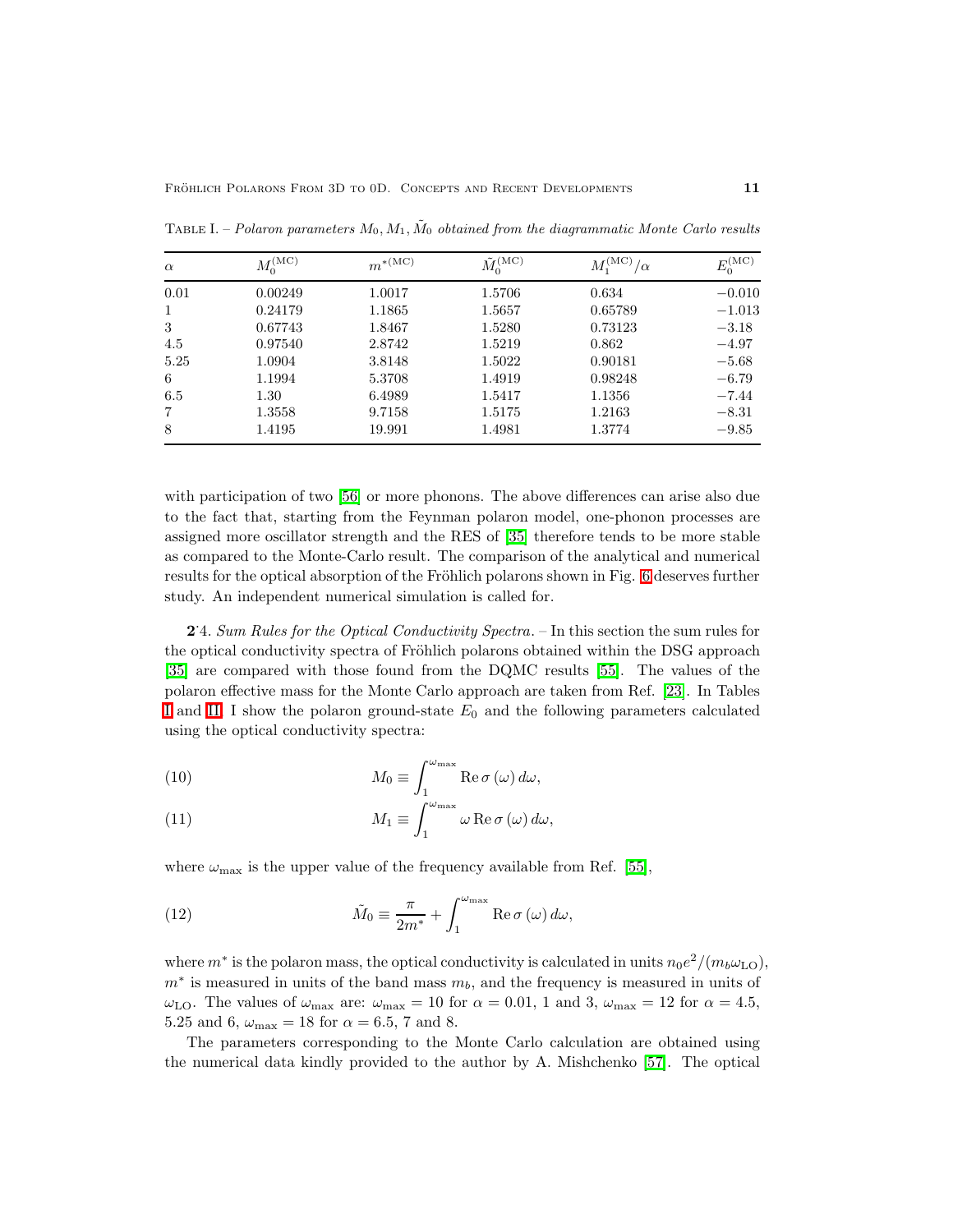| $\alpha$     | $M_0^{\rm (DSG)}$ | $m^{*(Feynman)}$ | $\tilde M_0^{(\text{DSG})}$ | $\overline{M}(\text{DSG})$<br>$/\alpha$ | $E_0^{\text{(Feynman)}}$ |
|--------------|-------------------|------------------|-----------------------------|-----------------------------------------|--------------------------|
| 0.01         | 0.00248           | 1.0017           | 1.5706                      | 0.633                                   | $-0.010$                 |
| $\mathbf{1}$ | 0.24318           | 1.1957           | 1.5569                      | 0.65468                                 | $-1.0130$                |
| 3            | 0.69696           | 1.8912           | 1.5275                      | 0.71572                                 | $-3.1333$                |
| 4.5          | 1.0162            | 3.1202           | 1.5196                      | 0.83184                                 | $-4.8394$                |
| 5.25         | 1.1504            | 4.3969           | 1.5077                      | 0.88595                                 | $-5.7482$                |
| 6            | 1.2608            | 6.8367           | 1.4906                      | 0.95384                                 | $-6.7108$                |
| 6.5          | 1.3657            | 9.7449           | 1.5269                      | 1.1192                                  | $-7.3920$                |
| 7            | 1.4278            | 14.395           | 1.5369                      | 1.2170                                  | $-8.1127$                |
| 8            | 1.4741            | 31.569           | 1.5239                      | 1.4340                                  | $-9.6953$                |

<span id="page-11-0"></span>TABLE II. – Polaron parameters  $M_0, M_1, \tilde{M}_0$  obtained within the path-integral approach

<span id="page-11-1"></span>conductivity obtained within the path-integral approach of Ref. [\[35\]](#page-23-32) exactly satisfies the sum rule [\[58\]](#page-24-9)

(13) 
$$
\frac{\pi}{2m^*} + \int_1^\infty \text{Re}\,\sigma\left(\omega\right)d\omega = \frac{\pi}{2}.
$$

Since the optical conductivity obtained from the Monte Carlo results [\[55\]](#page-24-6) is known only within a limited interval of frequencies  $1 < \omega < \omega_{\text{max}}$ , we calculate the integral in Eq. [\(12\)](#page-10-1) for the DSG-approach [\[35\]](#page-23-32) over the same frequency interval as for the Monte Carlo results [\[55\]](#page-24-6).

The comparison of the resulting zero frequency moments  $\tilde{M}_0^{(\text{MC})}$  and  $\tilde{M}_0^{(\text{DSG})}$  with each other and with the value  $\pi/2 = 1.5707963...$  corresponding to the right-hand-side of the sum rule [\(13\)](#page-11-1) shows that the difference  $\left|\tilde{M}_0^{(\text{MC})} - \tilde{M}_0^{(\text{DSG})}\right|$  on the interval  $\alpha \leq 8$  is smaller than the absolute value of the contribution of the "tail" of the optical conductivity for  $\omega > \omega_{\text{max}}$  to the integral in the sum rule [\(13\)](#page-11-1):

(14) 
$$
\int_{\omega_{\text{max}}}^{\infty} \text{Re}\,\sigma^{(\text{DSG})}(\omega) d\omega \equiv \frac{\pi}{2} - \tilde{M}_0^{(\text{DSG})}.
$$

Within the accuracy determined by the neglect of the "tail" of the part of the spectrum for  $\omega > \omega_{\text{max}}$ , the contribution to the integral in the sum rule [\(13\)](#page-11-1) for the optical conductivity obtained from the Monte Carlo results [\[55\]](#page-24-6) agrees well with that for the optical conductivity found within the path-integral approach of Ref. [\[35\]](#page-23-32). Hence, the conclusion follows that the optical conductivity obtained from the Monte Carlo results  $[55]$  satisfies the sum rule  $(13)$  within the aforementioned accuracy.

<span id="page-11-2"></span>We analyze also the fulfillment of the "LSD"polaron ground-state theorem introduced in [\[59\]](#page-24-10)

(15) 
$$
E_0(\alpha) - E_0(0) = -\frac{3}{\pi} \int_0^{\alpha} \frac{d\alpha'}{\alpha'} \int_0^{\infty} \omega \operatorname{Re} \sigma(\omega, \alpha') d\omega
$$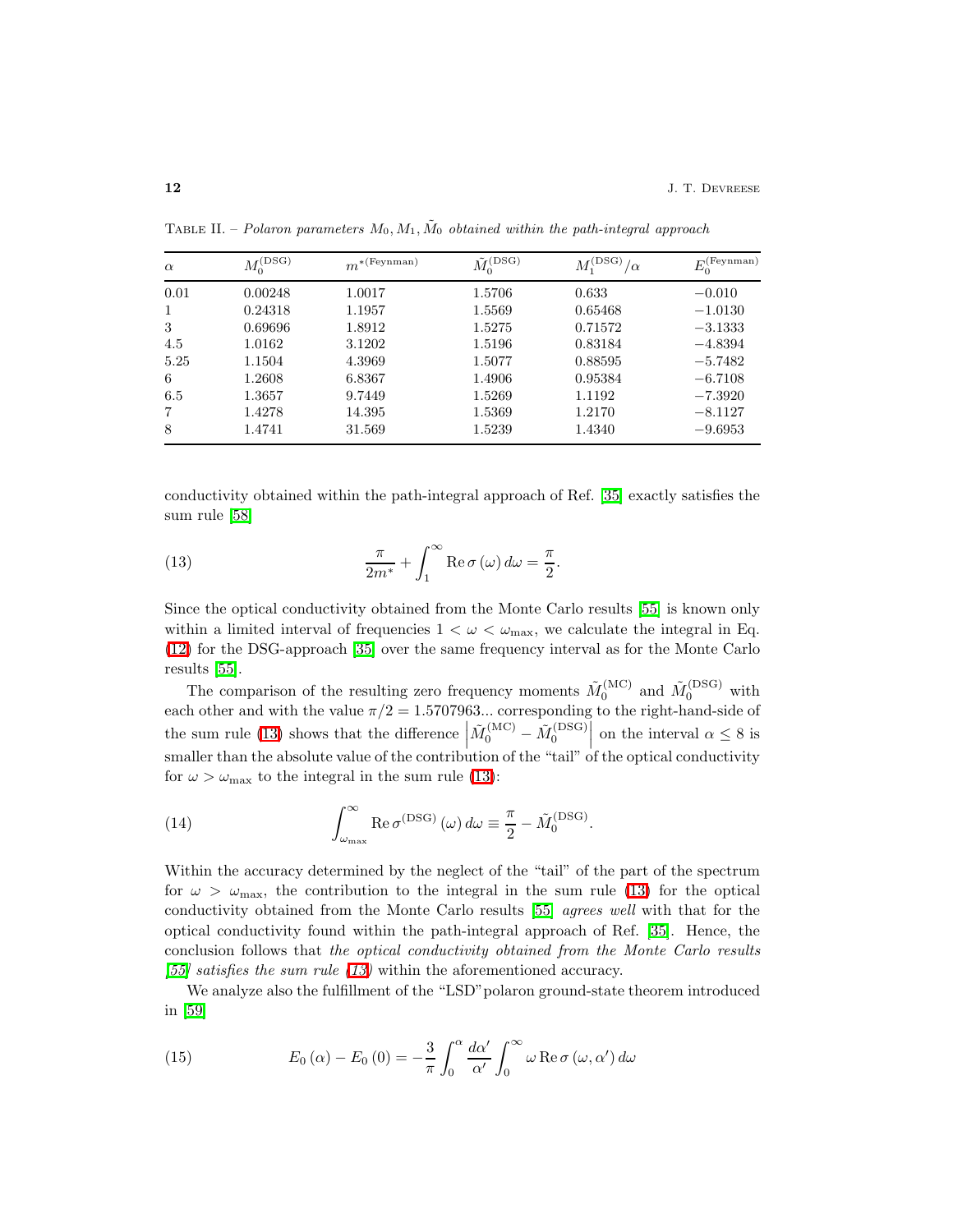

<span id="page-12-0"></span>Fig. 7. – Test of the ground-state theorem for a Fröhlich polaron from Ref.  $[59]$  using different optical conductivity spectra, DSG from Ref. [\[35\]](#page-23-32) and MC from Ref. [\[55\]](#page-24-6). The notations are explained in the text.

using the first-frequency moments  $M_1^{(MC)}$  and  $M_1^{(DSG)}$ . The results of this comparison are presented in Fig. [7.](#page-12-0) The dots indicate the polaron ground-state energy calculated using the Feynman variational principle. The solid curve is the value of  $E_0(\alpha)$  calculated numerically using the optical conductivity spectra and the ground-state theorem with the DSG optical conductivity [\[35\]](#page-23-32) for a polaron,

(16) 
$$
E_0^{\text{(DSG)}}(\alpha) \equiv -\frac{3}{\pi} \int_0^{\alpha} \frac{d\alpha'}{\alpha'} \int_0^{\infty} \omega \operatorname{Re} \sigma^{\text{(DSG)}}(\omega, \alpha') d\omega.
$$

<span id="page-12-1"></span>The dashed and the dot-dashed curves are the values obtained using  $M_1^{\rm (DSG)}(\alpha)$  and  $M_1^{(\mathrm{MC})}(\alpha)$ , respectively:

(17) 
$$
\tilde{E}_0(\alpha) \equiv -\frac{3}{\pi} \int_0^{\alpha} \frac{d\alpha'}{\alpha'} \int_0^{\omega_{\text{max}}} \omega \operatorname{Re} \sigma(\omega, \alpha') d\omega = -\frac{3}{\pi} \int_0^{\alpha} d\alpha' \frac{M_1(\alpha')}{\alpha'}.
$$

As seen from the figure,  $E_0^{\text{(DSG)}}(\alpha)$  to a high degree of accuracy coincides with the variational polaron ground-state energy. Both  $\tilde{E}_0^{(DSG)}(\alpha)$  and  $\tilde{E}_0^{(MC)}(\alpha)$  differ from  $E_0^{(DSG)}(\alpha)$  due to the integration over the same limited frequency interval. However,  $\tilde{E}_0^{(DSG)}(\alpha)$  and  $\tilde{E}_0^{(MC)}(\alpha)$  are very close to each other. Herefrom, the conclusion follows that for integrals over the finite frequency region characteristic for the polaron optical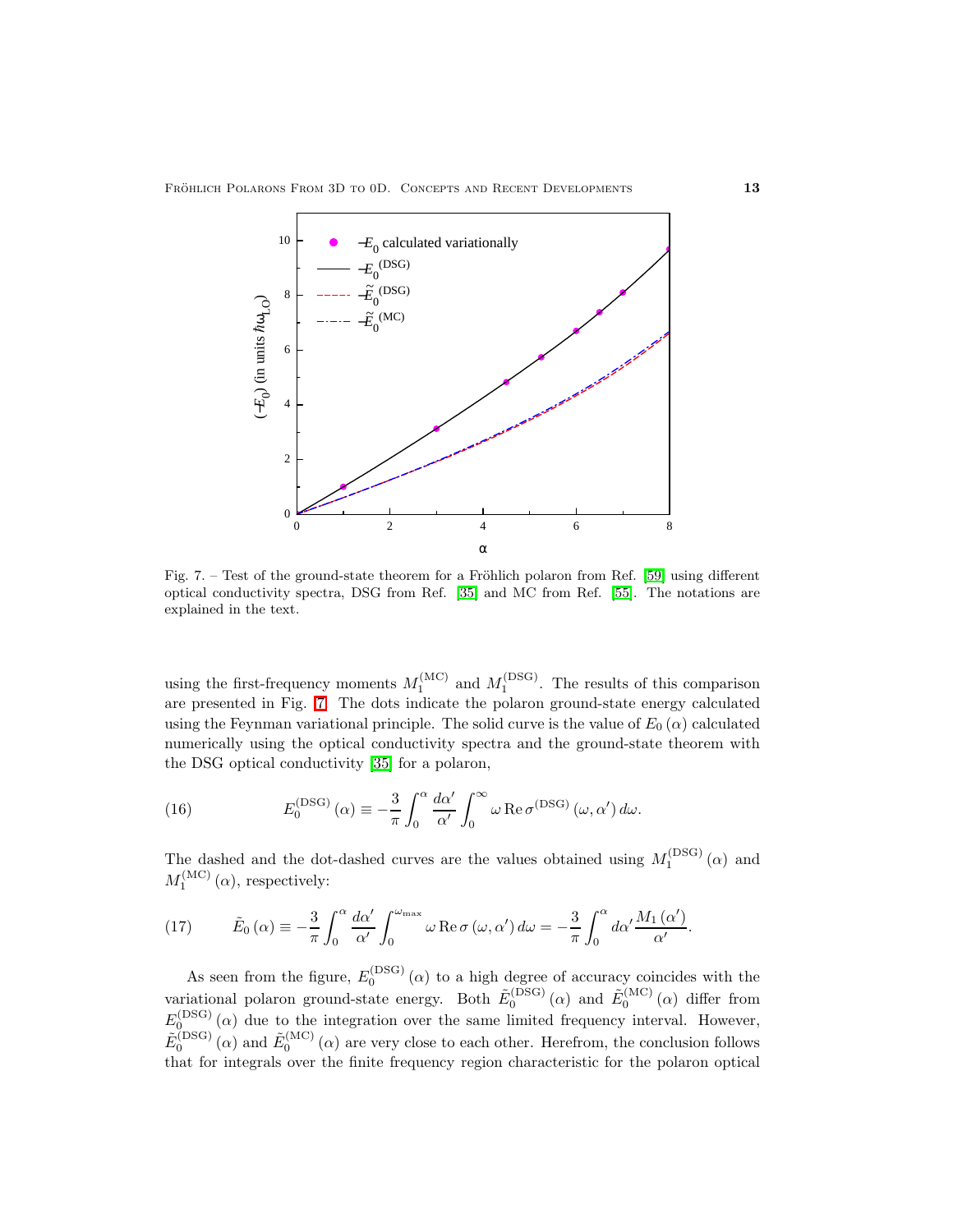absorption (i. e., omitting the "tails"), the function  $\tilde{E}_0^{(MC)}(\alpha)$  reproduces very well the function  $\tilde{E}_0^{\left(DSG\right)}\left(\alpha\right)$ .

From the comparison of  $\tilde{E}_0^{(DSG)}(\alpha)$  with  $\tilde{E}_0^{(MC)}(\alpha)$  it follows that the contribution to the integral in [\(17\)](#page-12-1) with the limited frequency region, which approximates the integral in the right-hand side of the "LSD"ground state theorem [\(15\)](#page-11-2), for the optical conductivity obtained from the Monte Carlo results [\[55\]](#page-24-6) agrees with a high accuracy with the corresponding contribution to the integral in [\(17\)](#page-12-1) for the optical conductivity found within the path-integral approach of Ref. [\[35\]](#page-23-32). Because for the path-integral result, the integral  $\tilde{E}_0^{(DSG)}(\alpha)$  noticeably differs from the available integral  $E_0^{(DSG)}(\alpha)$ , a comparison between the Feynman polaron ground state energy  $E_0$  and the integral  $\tilde{E}_0^{\text{(DSG)}}(\alpha)$  is not representative. Similarly, a comparison between the polaron ground state energy obtained from the Monte Carlo results and the integral  $\tilde{E}_0^{(\mathrm{MC})}(\alpha)$  would require to overcome the present limitation for the available optical conductivity spectrum [\[55\]](#page-24-6).

In conclusion, the Monte Carlo optical conductivity spectrum for higher frequencies than  $\omega_{\text{max}}$  of [\[55\]](#page-24-6) is needed in order to check the fulfillment of the sum rules [\(13\)](#page-11-1) and [\(15\)](#page-11-2) with a higher accuracy.

## 3. – Scaling Relations for Fröhlich Polarons

Several scaling relations connect the polaron self-energy, the effective mass, the impedance Z and the polaron mobility  $\mu$  in 2D to their counterpart in 3D. Those relations were introduced in Ref. [\[60\]](#page-24-11) (Peeters and Devreese), they are satisfied at the level of the Feynman polaron model and are listed here:

<span id="page-13-0"></span>(18*a*) 
$$
E_{2D}(\alpha) = \frac{2}{3} E_{3D} \left( \frac{3\pi}{4} \alpha \right),
$$

(18*b*) 
$$
\frac{m_{2D}^*(\alpha)}{m_{2D}} = \frac{m_{3D}^*(\frac{3}{4}\alpha)}{m_{3D}},
$$

(18*c*) 
$$
Z_{2D}(\alpha,\Omega) = Z_{3D}\left(\frac{3\pi}{4}\alpha,\Omega\right),
$$

(18*d*) 
$$
\mu_{2D}(\alpha) = \mu_{3D} \left( \frac{3\pi}{4} \alpha \right).
$$

In Eq. [\(18](#page-13-0)b),  $m_{2D}^*$  ( $m_{3D}^*$ ) and  $m_{2D}$  ( $m_{3D}$ ) are, respectively, the polaron and the electronband masses in 2D (3D). Expressions [\(18\)](#page-13-0) provide a straightforward link between polaron characteristics in 3D with those in 2D. The scaling relations imply that polaron effects may be observable in 2 dimensions at substantially lower electron-phonon coupling than in 3 dimensions. Against this background, an extensive analysis of polaronic phenomena was undertaken for GaAs heterostructures, quantum wells, superlattices, 2D oxide-structures, shallow donors ("bound polarons") and also for quantum dots, see e. g. Refs. [\[61\]](#page-24-12) to [\[64\]](#page-24-13) and the reviews [\[13,](#page-23-10) [20\]](#page-23-18).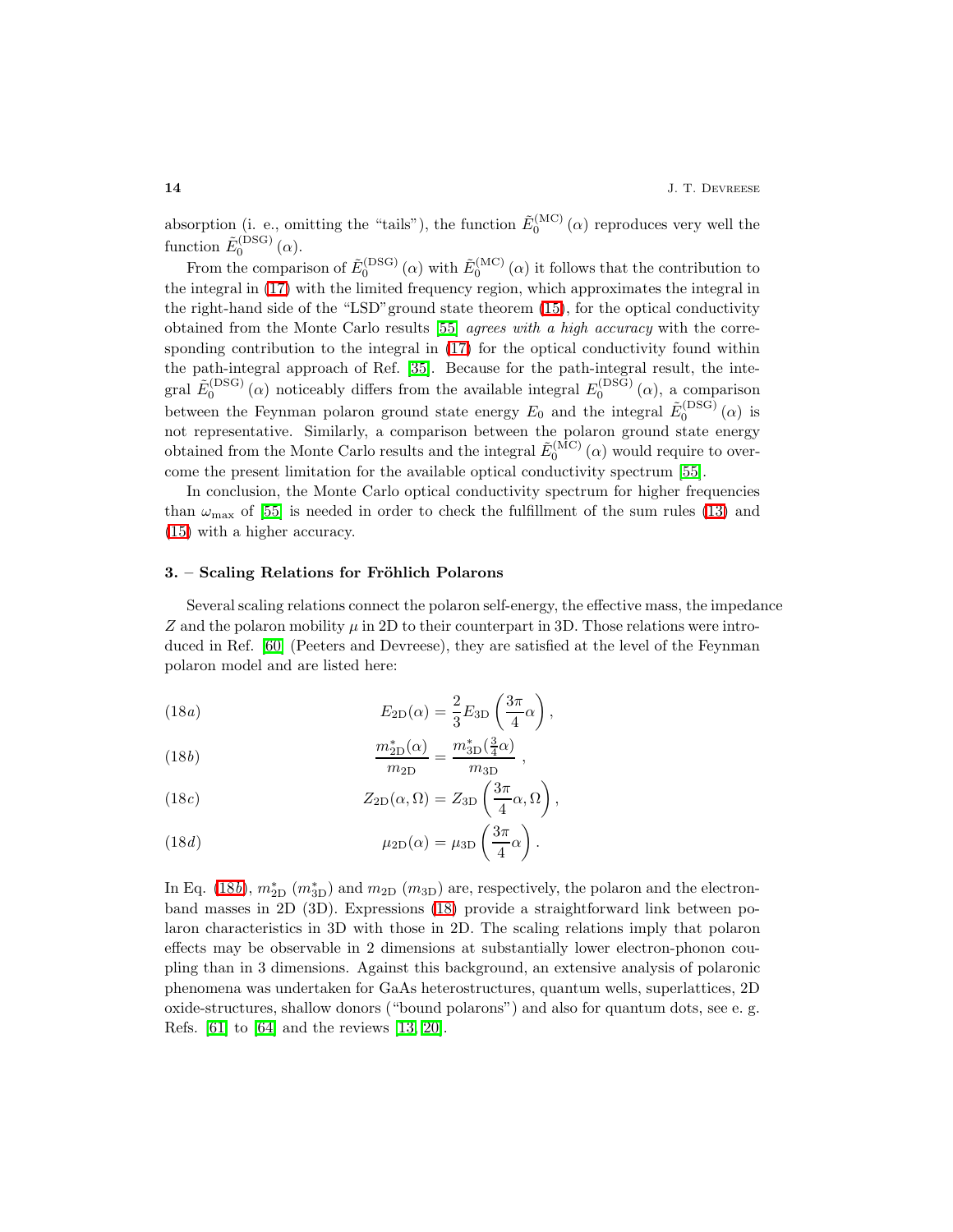

<span id="page-14-0"></span>Fig. 8. – Upper panel: Polaron free energy in 3D (squares) and 2D (open circles) obtained by TPC'2001 [\[65\]](#page-24-14) for  $\beta = 10$ . The data for  $F_{3D}(\alpha)$  are interpolated using a polynomial fit to the available four points (dotted line). Lower panel: Demonstration of the PD-scaling cf. Peeters-Devreese [\[60\]](#page-24-11): the polaron free energy in 2D obtained by TPC'2001 [\[65\]](#page-24-14) for  $\beta = 10$  (squares) is very close to the PD-scaled according to Peeters-Devreese [\[60\]](#page-24-11) values of the polaron free energy in 3D from TPC'2001 for  $\beta = 10$  (open triangles). The data for  $\frac{2}{3}F_{3D}\left(\frac{3\pi\alpha}{4}\right)$  are interpolated using a polynomial fit to the available four points (solid line).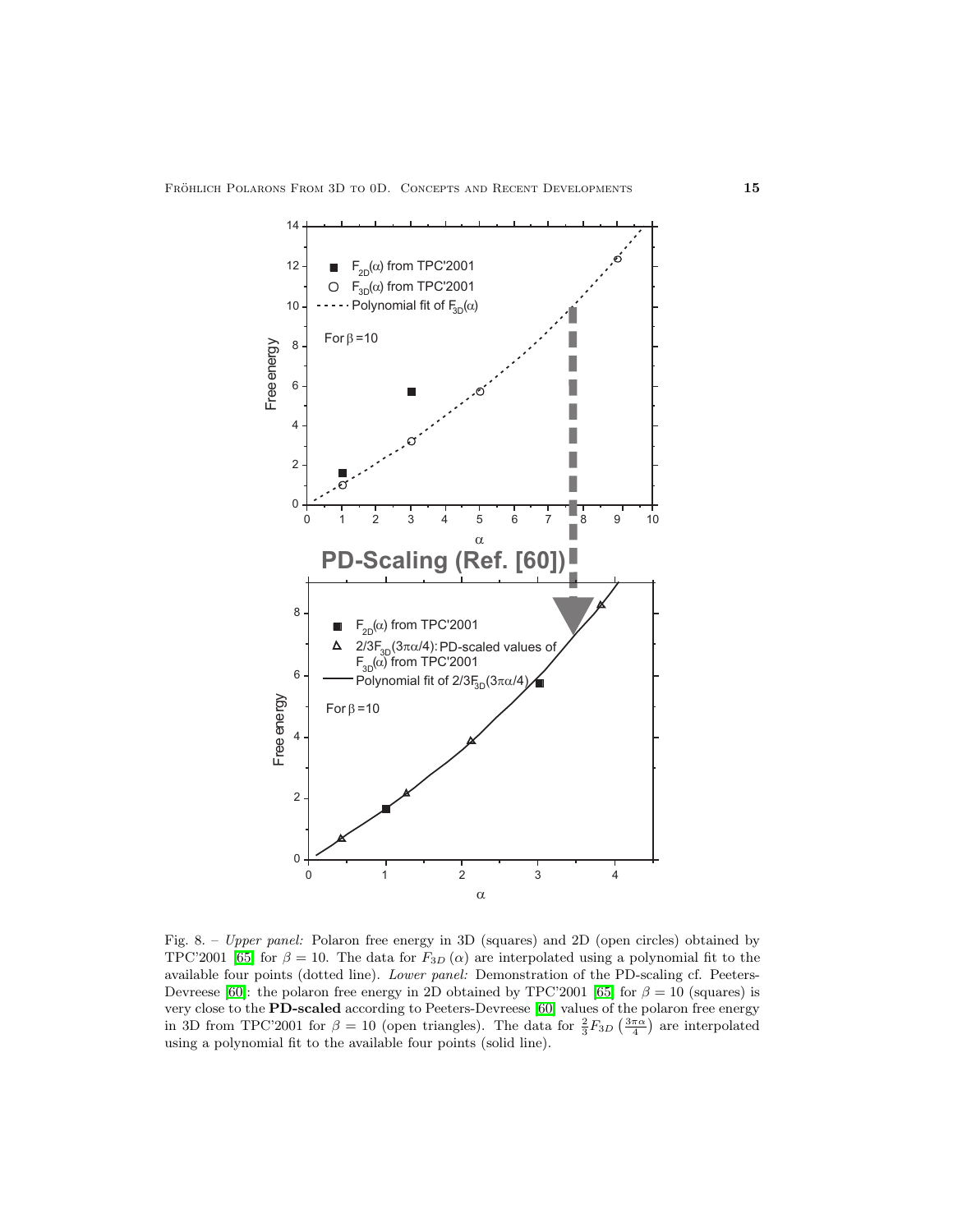3.1. Check of the scaling relation for the path integral Monte Carlo results for the polaron free energy. – The fulfillment of the PD-scaling relation [\[60\]](#page-24-11) is now checked for the path integral Monte Carlo results [\[65\]](#page-24-14) for the polaron free energy. The path integral Monte Carlo results of Ref. [\[65\]](#page-24-14) for the polaron free energy in 3D and in 2D were given for a few values of temperature and for some selected values of  $\alpha$ . For a check of the scaling relation, the values of the polaron free energy at  $\beta = 10$  are taken from Ref. [\[65\]](#page-24-14) in 3D (Table I of Ref. [\[65\]](#page-24-14), for four values of  $\alpha$ ) and in 2D (Table II of Ref. [65], for two values of  $\alpha$ ) and plotted in Fig. [8,](#page-14-0) upper panel, with squares and open circles, correspondingly. In Fig. [8,](#page-14-0) lower panel, the available data for the free energy from Ref [\[65\]](#page-24-14) are plotted in the following form *inspired by the l.h.s.* and the r.h.s parts of Eq. [\(18a\)](#page-13-0):  $F_{2D}(\alpha)$ (squares) and  $\frac{2}{3}F_{3D}\left(\frac{3\pi\alpha}{4}\right)$  (open triangles). As follows from the figure, the path integral Monte Carlo results for the polaron free energy in 2D and 3D very closely follow the PD-scaling relation of the form given by Eq. [\(18a\)](#page-13-0):

(19) 
$$
F_{2D}\left(\alpha\right) \equiv \frac{2}{3}F_{3D}\left(\frac{3\pi\alpha}{4}\right).
$$

<span id="page-15-0"></span>3. 2. Magnetoabsorption spectra of polarons. – The results on the polaron optical absorption [\[35,](#page-23-32) [27\]](#page-23-24) paved the way for an all-coupling path-integral based theory of magnetooptical absorption by polarons (see Ref. [\[42\]](#page-24-4), F. Peeters and J. T. Devreese). This work was i. a. motivated by the insight that magnetic fields can stabilise the relaxed excited polaron states, so that information on the nature of relaxed excited states might be gained from the cyclotron resonance of polarons. A quantitative interpretation of the high-precision cyclotron resonance experiment on AgBr and AgCl in a range of magnetic fields up to 15 T  $[44]$  by the theory of Ref.  $[42]$  provided one of the most convincing and clearest demonstrations of polaron features in solids. For a review of the subsequent developments in the field of polaron cyclotron resonance, the reader is referred to Refs. [\[49,](#page-24-16) [66,](#page-24-17) [52,](#page-24-18) [53,](#page-24-19) [67,](#page-24-20) [13,](#page-23-10) [20\]](#page-23-18) and references therein. The energy spectra of such polaronic systems as shallow donors ("bound polarons"), e. g., the  $D_0$  and  $D^-$  centres, constitute the most complete and detailed polaron spectroscopy realised in the literature, see for example Fig. [9.](#page-16-0)

## 4. – Many-Polaron Systems

4 . 1. Ground State and the Optical Absorption Spectra of Many-Polaron Systems. – The earliest studies on many polarons concerned their role in heavily doped polar semiconductors [\[69,](#page-24-21) [70,](#page-24-22) [71\]](#page-25-0). The possibility that polarons and bipolarons play a role in high- $T_c$  superconductors has renewed interest in the physical properties of many-polaron systems and, in particular, in their optical properties. Theoretical treatments have been extended from one-polaron to many-polaron systems both of Fröhlich polarons (see, for example, [\[72,](#page-25-1) [73,](#page-25-2) [74,](#page-25-3) [20,](#page-23-18) [75,](#page-25-4) [76,](#page-25-5) [77,](#page-25-6) [78\]](#page-25-7)) and of Holstein polarons (see, e. g., [\[79,](#page-25-8) [80,](#page-25-9) [81\]](#page-25-10)).

For the weak-coupling regime, which is realized in most polar semiconductors, the ground-state energy of a gas of interacting large polarons was derived in Ref. [\[73\]](#page-25-2) by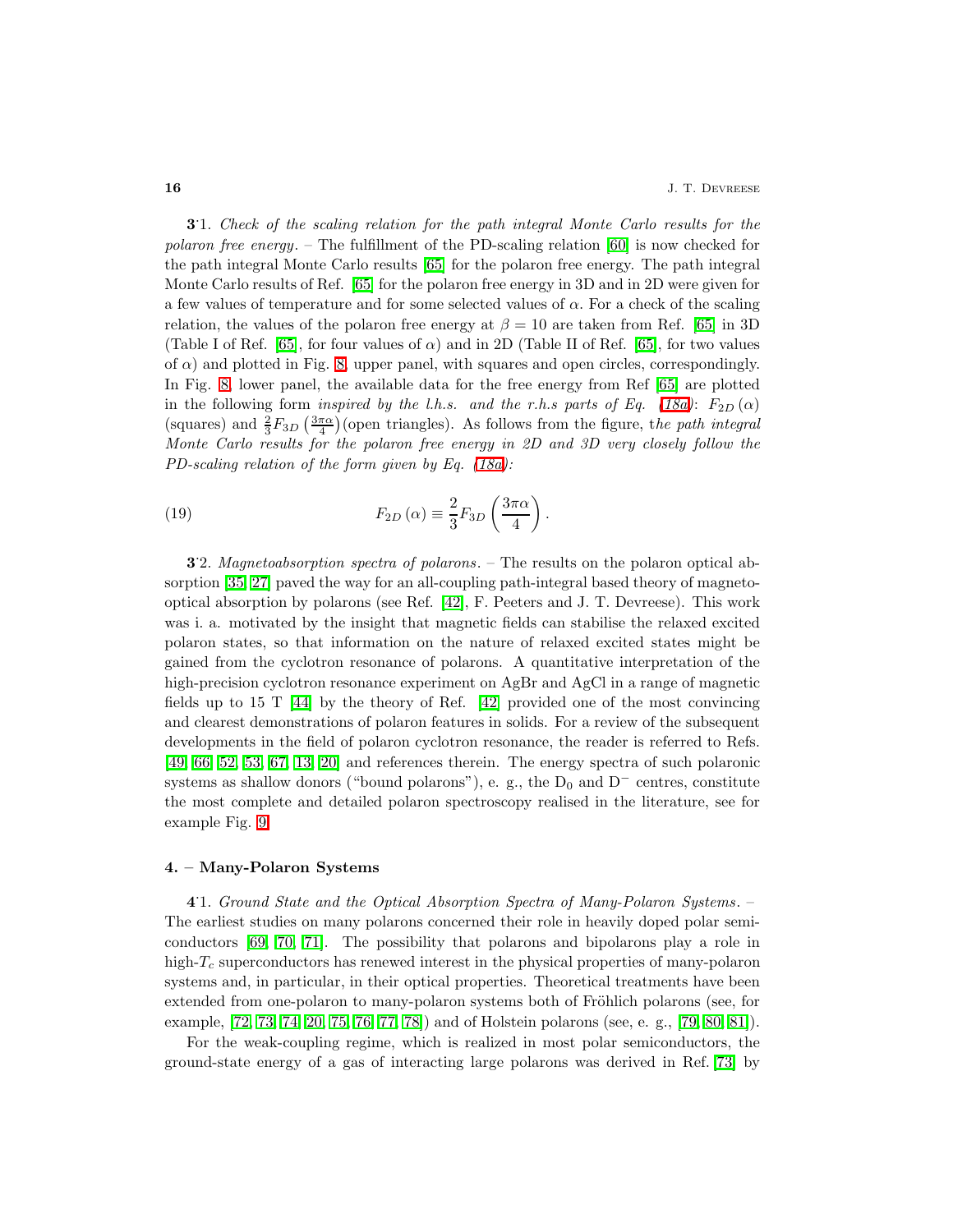

<span id="page-16-0"></span>Fig. 9. – The  $1s \to 2p^{\pm}, 2p_z$  transition energies as a function of a magnetic field for a donor in GaAs. We compare our theoretical results for the following cases: (a) without the effect of polaron and band nonparabolicity (thin dashed curves); (b) with polaron correction (dotted curves); (c) including the effects of polaron and band nonparabolicity (solid curves) to the experimental data of Ref. [\[68\]](#page-24-23) (solid dots). (From Ref. [\[66\]](#page-24-17).)

introducing a variational wave function:

(20) 
$$
\langle \psi_{\rm LDB} \rangle = U |\phi\rangle |\varphi_{\rm el}\rangle ,
$$

<span id="page-16-1"></span>where  $|\varphi_{\text{el}}\rangle$  represents the ground-state many-body wave function for the electron (or hole) system,  $|\phi\rangle$  is the phonon vacuum and U is a many-body unitary operator that determines a canonical transformation for a fermion gas interacting with a boson field:

(21) 
$$
U = \exp\left\{\sum_{j=1}^{N} \sum_{\mathbf{k}} \left(f_{\mathbf{k}} a_{\mathbf{k}} e^{i\mathbf{k}\cdot\mathbf{r}_j} - f_{\mathbf{k}}^* a_{\mathbf{k}}^+ e^{-i\mathbf{k}\cdot\mathbf{r}_j}\right)\right\},
$$

where  $\mathbf{r}_j$  represent the position vectors of the N constituent electrons (or holes);  $a_{\mathbf{k}}^{+}$ ,  $a_{\mathbf{k}}$ denote the creation and annihilation operators for LO phonons with wave vector k. The  $f_{\bf k}$  were determined variationally [\[73\]](#page-25-2). It may be emphasized that the expression [\(21\)](#page-16-1)  $constitutes$  – especially in its implementation – a nontrivial extension of the one-particle approximation to a many-body system. An advantage of the many-polaron canonical transformations introduced in Ref. [\[73\]](#page-25-2) for the calculation of the ground state energy of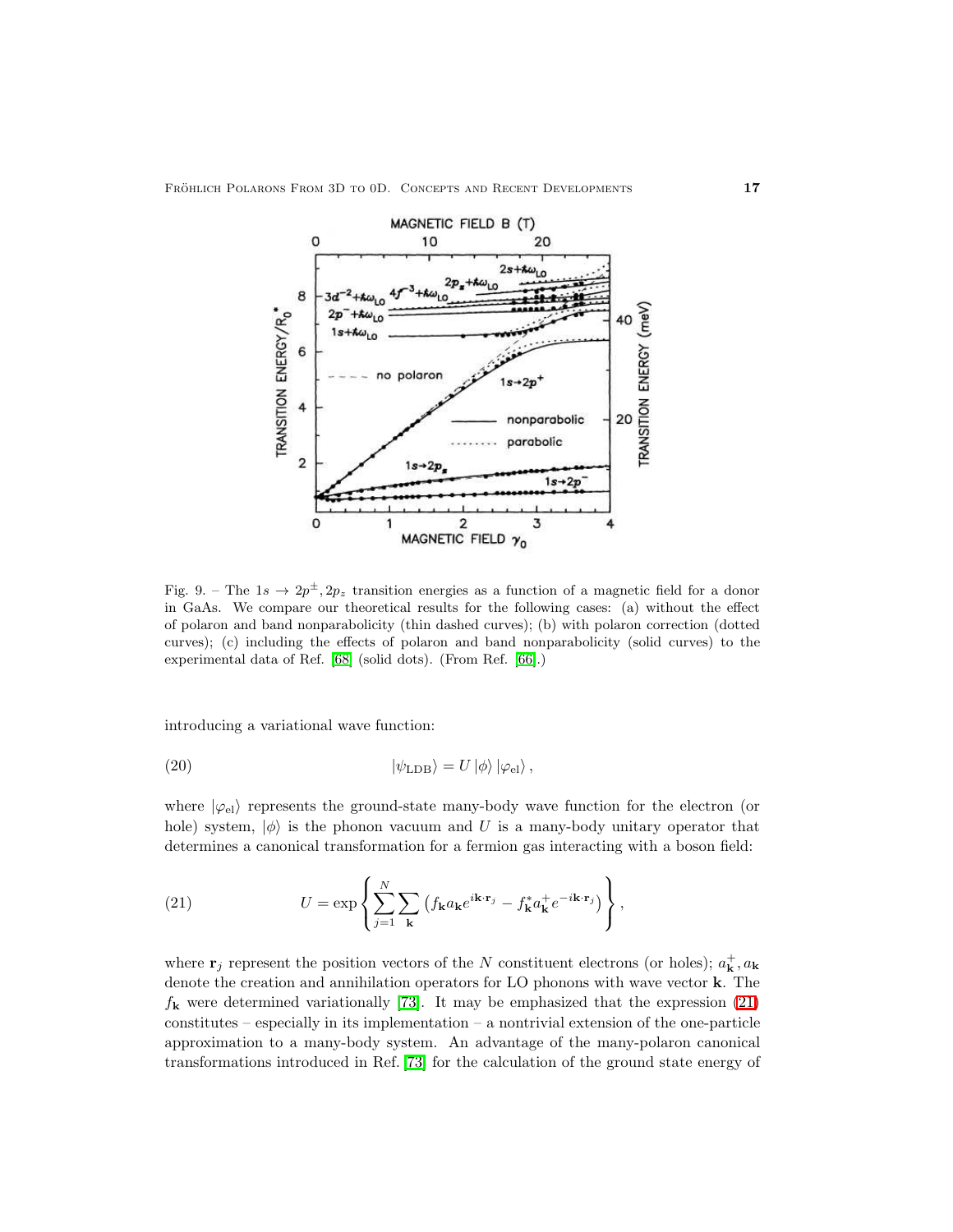a polaron gas is that, to order  $\alpha$ , the many-body effects are entirely contained in the static structure factor of the electron (or hole) system, which appears in the analytical expression for the energy. The minimum of the total ground-state energy per particle as a function of the electron density for a polaron gas is shown [\[73\]](#page-25-2) to lie at lower value of the density than that for the electron gas.

In Ref. [\[25\]](#page-23-22), the optical absorption coefficient of an interacting many-polaron gas has been derived starting from the many-polaron canonical transformations and the variational many-polaron wave function introduced in Ref. [\[73\]](#page-25-2). The real part of the optical conductivity of the many-polaron system to order  $\alpha$  is obtained in terms of the dynamical structure factor in Ref. [\[25\]](#page-23-22) in the form [\(4\)](#page-3-1), which has been discussed in the  $\frac{1}{2}$ . The experimental peaks in the mid-infrared optical absorption spectra of (Fig. [10\)](#page-17-0) and manganites (Fig. [11\)](#page-18-0) have been interpreted within this theory, using [\(4\)](#page-3-1). The experimental optical absorption spectrum (up to 3000 cm<sup>-1</sup>) of  $\text{Nd}_2\text{CuO}_{2-\delta}$ 



<span id="page-17-0"></span>Fig. 10. – The infrared absorption of  $Nd_2CuO_{2-\delta}$  ( $\delta < 0.004$ ) is shown as a function of frequency, up to 3000 cm<sup>−</sup><sup>1</sup> . The experimental results of Calvani and co-workers [\[82\]](#page-25-11) is represented by the thin black curve and by the shaded area. The so-called 'd-band' rises in intensity around 600 cm<sup>−</sup><sup>1</sup> and increases in intensity up to a maximum around 1000 cm<sup>−</sup><sup>1</sup> . The dotted curve shows the single polaron result. The full black curve represents the theoretical results obtained in the present work for the interacting many-polaron gas with  $n_0 = 1.5 \times 10^{17}$  cm<sup>-3</sup>,  $\alpha = 2.1$ and  $m_b = 0.5$   $m_e$ . (Recently, a numerical inaccuracy was identified in the fitting procedure, concerning the strength of the plasmon branch, so that the parameter values given above may not be the optimal parameter values, see Ref. [\[83\]](#page-25-12).) (From Ref. [\[25\]](#page-23-22).)

 $(\delta < 0.004)$ , obtained by P. Calvani and co-workers [\[82\]](#page-25-11), is shown in Fig. [10](#page-17-0) (shaded area)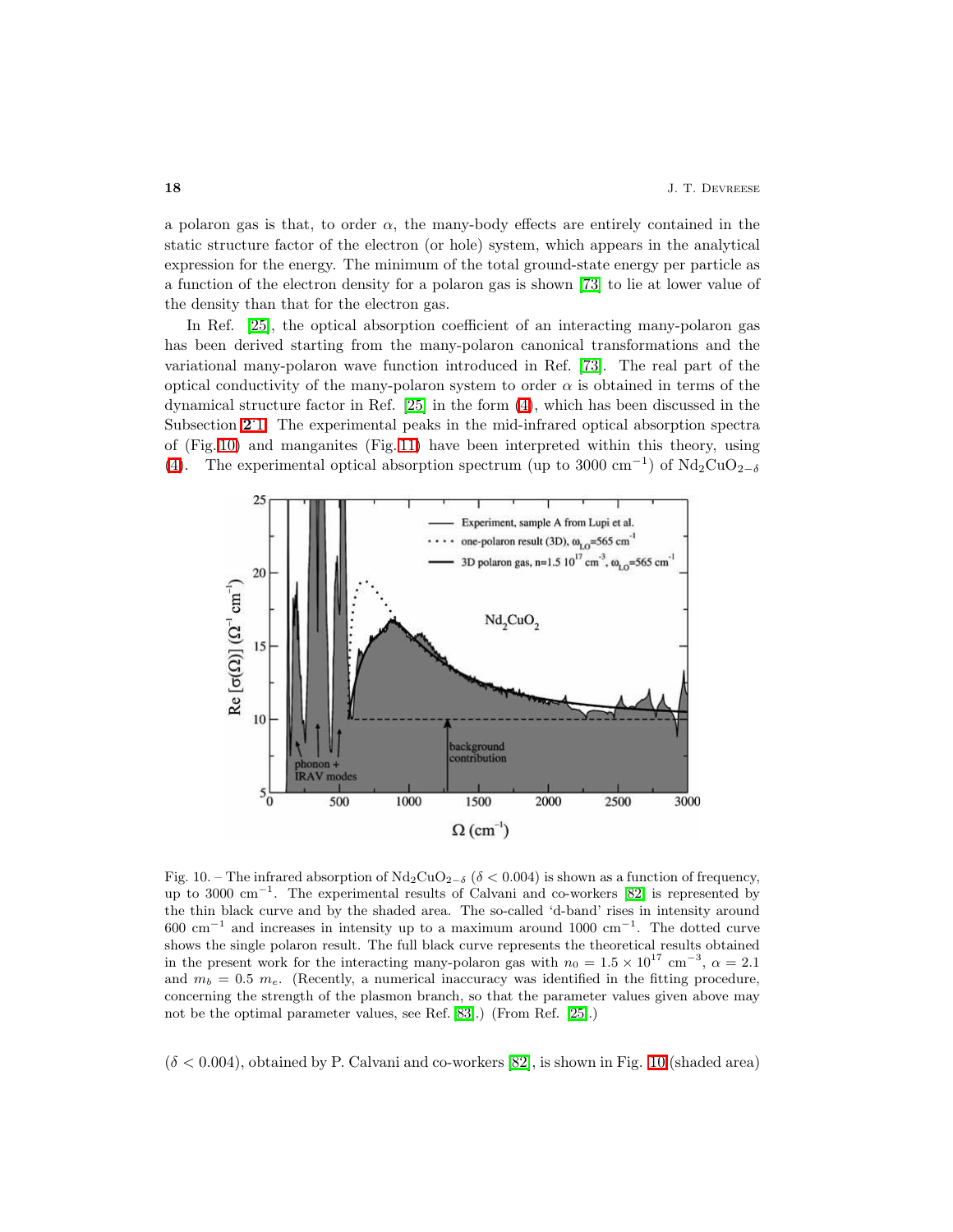

<span id="page-18-0"></span>Fig. 11. – Comparison of the measured mid-infrared optical conductivity in  $\text{La}_{2/3}\text{Sr}_{1/3}\text{MnO}_3$ at  $T = 6$  K to that given by several model calculations for  $m = 3m_e$ ,  $\alpha$  of the order of 1 and  $n_0 = 6 \times 10^{21}$  cm<sup>-3</sup>. The one-polaron approximations [the weak-coupling approach by V. L. Gurevich, I. G. Lang, and Yu. A. Firsov [\[24\]](#page-23-21) (GLF model) and the phenomenological approach by D. Emin [\[84\]](#page-25-13) (E model)] lead to narrower polaron peaks than a peak with maximum at  $\omega \sim 900 \text{ cm}^{-1}$  given by the many-polaron treatment by J. Tempere and J. T. Devreese (TD) model) of Ref. [\[25\]](#page-23-22). (After Ch. Hartinger et al., Ref. [\[85\]](#page-25-14).)

together with the theoretical curve obtained by the method of Ref. [\[25\]](#page-23-22) (full, bold curve) and, for reference, with the one-polaron optical absorption result (dotted curve). At lower frequencies (600-1000 cm<sup>−</sup><sup>1</sup> ) a marked difference between the single polaron optical absorption and the many-polaron result is manifest. The experimental d-band can be clearly identified, rising in intensity at about  $600 \text{ cm}^{-1}$ , peaking around  $1000 \text{ cm}^{-1}$ , and then decreasing in intensity above that frequency. At a density of  $n_0 = 1.5 \times 10^{17}$  cm<sup>-3</sup>, we found compelling agreement between our theoretical predictions and the experimental curve. The authors of Ref. [\[85\]](#page-25-14) interpret their data on  $\text{La}_{2/3}\text{Sr}_{1/3}\text{Mn})_3$  with Eq. [\(4\)](#page-3-1) [\[25\]](#page-23-22), adapted for an on-site Hubbard interaction.

The optical conductivity of a many-polaron gas was further investigated, by Iadonisi and associates, e. g. in Ref. [\[86\]](#page-25-15) within the memory-function approach [\[35\]](#page-23-32) by calculating the correction to the dielectric function of the electron gas, due to the electron-phonon interaction with variational parameters of a single-polaron Feynman model. A suppression of the optical absorption from the one-polaron optical absorption of Ref. [\[35\]](#page-23-32) with increasing density shown in Fig. [12](#page-19-0) is expected because of the screening of the Fröhlich interaction with increasing polaron density.

Recently, dynamical exchange effects were found to lead to noticeable corrections to the random-phase approximation results for the ground state energy, the effective mass, and the optical conductivity of a two-dimensional many-polaron gas in Refs. [\[87,](#page-25-16) [83\]](#page-25-12).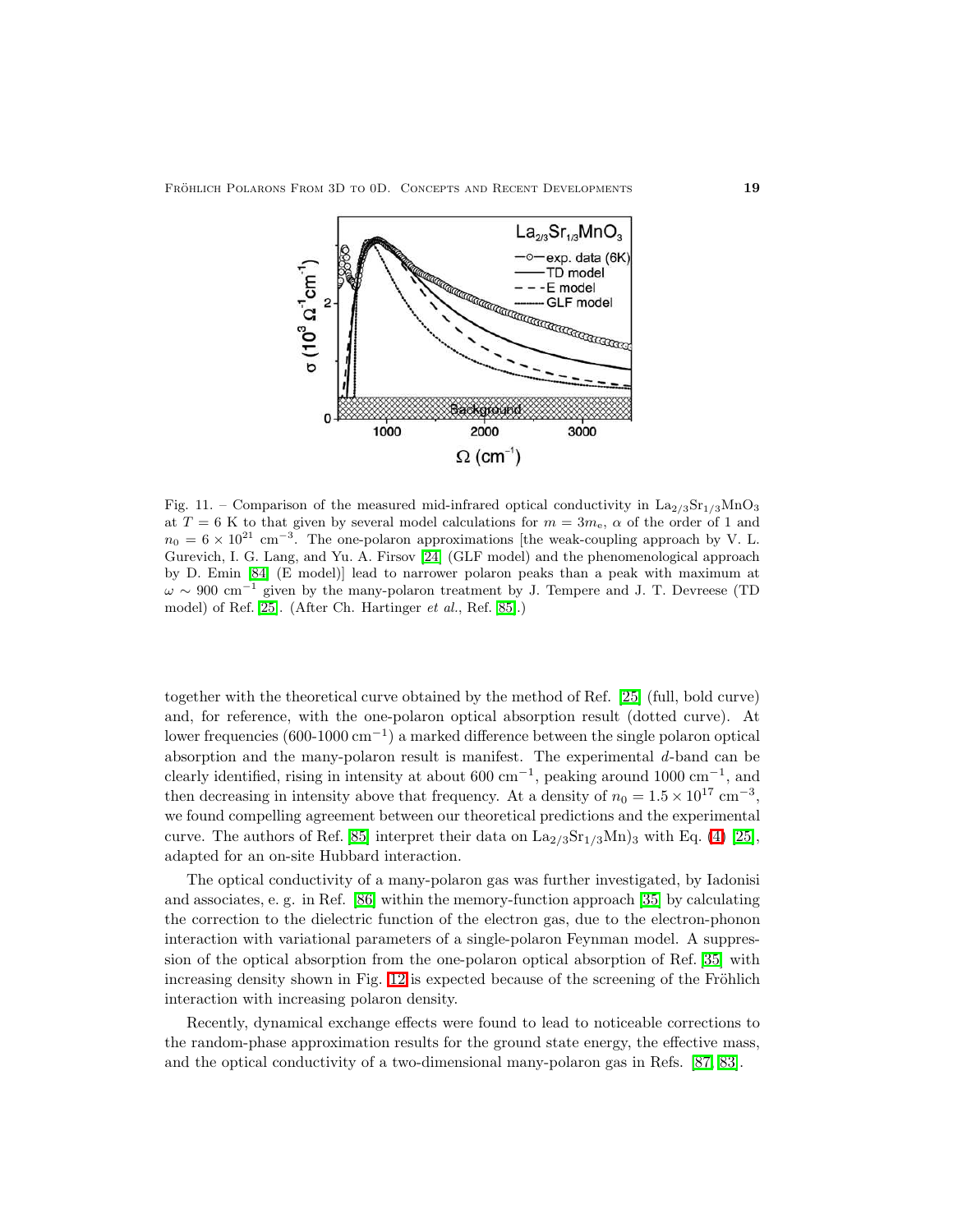**20** J. T. DEVREESE



<span id="page-19-0"></span>Fig. 12. – Optical conductivity of a polaron gas at  $T = 0$  as a function of the frequency as calculated in Ref. [\[86\]](#page-25-15) (CDI) for different values of the electron density:  $n_0 = 1.4 \times 10^{-5}$  (solid curve),  $n_0 = 1.4 \times 10^{-4}$  (dashed curve),  $n_0 = 1.4 \times 10^{-3}$  (dotted curve), and  $n_0 = 1.4 \times 10^{-2}$ <br>(dotted-dashed curve). The electron density is measured per  $R_p^3$ , where  $R_p$  is the Fröhlich polaron radius. The value of  $\varepsilon_0/\varepsilon_\infty$  is 3.4. The solid curve practically coincides with the known optical conductivity of a single polaron [\[35\]](#page-23-32) (DDG). (After Ref. [\[86\]](#page-25-15).)

4 . 2. Many-Polaron Cyclotron Resonance in Quantum Wells. – In GaAs/AlAs quantum wells with high electron density, anticrossing of the cyclotron-resonance spectra has been observed near the GaAs transverse optical (TO) phonon frequency  $\omega_{T1}$  rather than near the GaAs LO-phonon frequency  $\omega_{L1}$  [\[88\]](#page-25-17). This anticrossing near  $\omega_{T1}$  was explained in the framework of the polaron theory in Refs. [\[89,](#page-25-18) [91\]](#page-25-19) (Fig. [13\)](#page-20-0). This effect is in contrast with the cyclotron resonance of a low-density polaron gas in a quantum well, where anticrossing occurs near the LO-phonon frequency. The appearance of the anticrossing frequency close to  $\omega_{T1}$  instead of  $\omega_{L1}$  is due to the screening of the electron-phonon interaction by the plasma oscillations. The theory takes into account the magnetoplasmonphonon mixing and the electron-phonon interaction with all the phonon modes specific for the quantum well. A discussion on alternative explanations of the data of Ref. [\[88\]](#page-25-17) is still going on [\[90,](#page-25-20) [91,](#page-25-19) [92\]](#page-25-21).

4.3. Interacting Polarons in a Quantum Dot. – A system of N electrons (or holes) with mutual Coulomb repulsion and interacting with the bulk phonons is analysed in Refs. [\[93,](#page-25-22) [64\]](#page-24-13). It has been shown [\[94\]](#page-25-23) that the path-integral approach to the many-body problem for a fixed number of identical particles can be formulated as a Feynman-Kac functional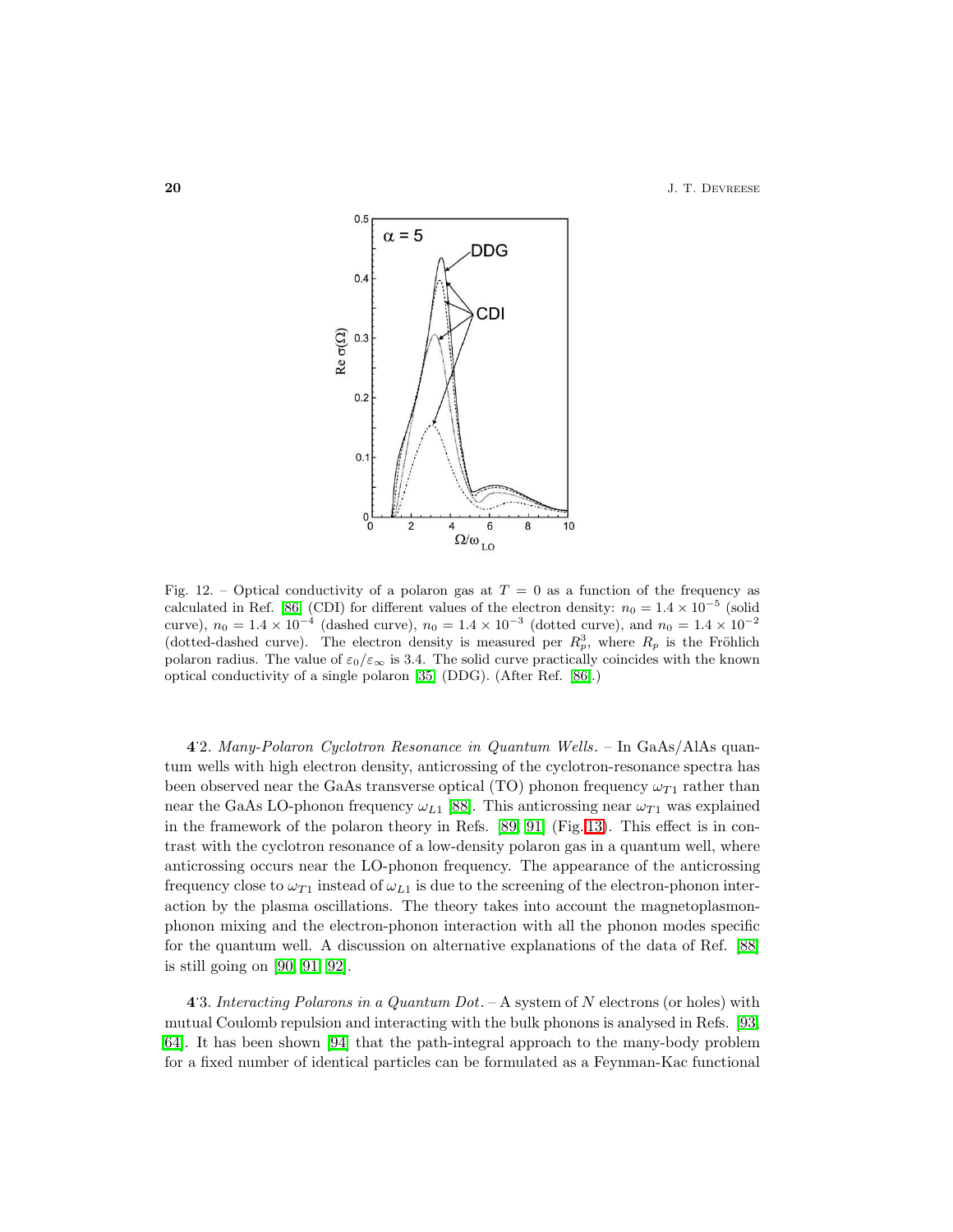FRÖHLICH POLARONS FROM 3D TO 0D. CONCEPTS AND RECENT DEVELOPMENTS  $21$ 



<span id="page-20-0"></span>Fig. 13. – Density map of the magnetoabsorption spectrum for a 10-nm GaAs/AlAs quantum well as calculated in Ref. [\[89\]](#page-25-18). Peak positions of the experimental spectra are taken from Fig. 3 of Ref. [\[88\]](#page-25-17). Crosses indicate the CR peak positions for  $B \leq 17$  T. Above 17 T, the CR line splits into two components represented by triangles and by filled dots. This splitting occurs due to the fact, that the electron Landau levels in a non-parabolic conduction band are non-equidistant. The higher- and lower-energy components correspond to the transitions between the Landau levels  $(0 \rightarrow 1)$  and  $(1 \rightarrow 2)$ , respectively. A single CR line shown by squares is observed above 23 T. Dashed lines show LO- and TO-phonon energies in GaAs. (After Ref. [\[89\]](#page-25-18).)

on a state space for  $N$  indistinguishable particles. The resulting variational inequality for identical particles [\[95\]](#page-25-24) formally has the same structure as the Jensen-Feynman variational principle [\[96\]](#page-25-25). A model system consisting of N electrons and  $N_f$  fictitious particles in a harmonic confinement potential with elastic interparticle interactions is studied in Refs. [\[93,](#page-25-22) [64\]](#page-24-13). The Lagrangian of this model system is symmetric with respect to electron permutations. The parameters of the model system are found from the variational principle [\[95\]](#page-25-24) and used for the calculation of the ground-state energy and the optical conductivity of the N-polaron system in a quantum dot [\[93,](#page-25-22) [64\]](#page-24-13).

The polaron contribution to the ground-state energy of the N-polaron system in a quantum dot per particle calculated within our variational path-integral treatment for different  $N$  [\[97\]](#page-25-26) is compared with the respective quantity for a polaron gas in bulk, found in Ref. [\[99\]](#page-25-27) within an intermediate-coupling approach and in Ref. [\[100\]](#page-25-28), using a variational approach developed first in Ref. [\[73\]](#page-25-2). Our all-coupling variational method [\[97\]](#page-25-26) provides somewhat lower values for the polaron contribution than those obtained in Refs. [\[99,](#page-25-27) [100\]](#page-25-28) and the trends predicted in those references are confirmed.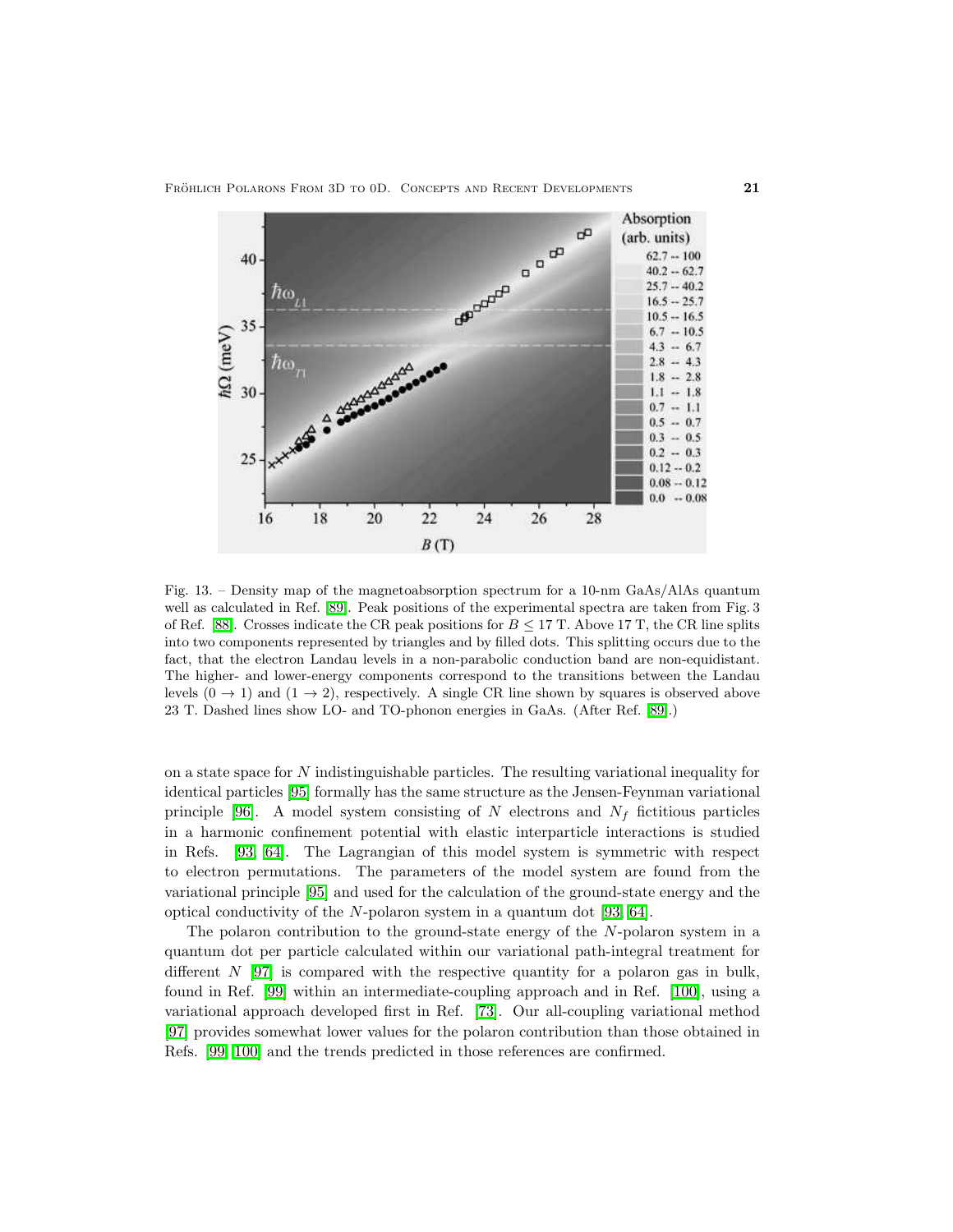

<span id="page-21-0"></span>Fig. 14. – Upper panel: The phonon distribution functions  $W_N$  in the "symmetric" polaron model for various values of the effective coupling constant  $\lambda$  at  $\varkappa = 1$ ,  $\mathbf{P} = 0$  (from [\[31\]](#page-23-26), Fig. 23). Lower panel: Distribution of multiphonon states in the polaron cloud within DQMC method for various values of  $\alpha$  (from [\[23\]](#page-23-20), Fig. 7).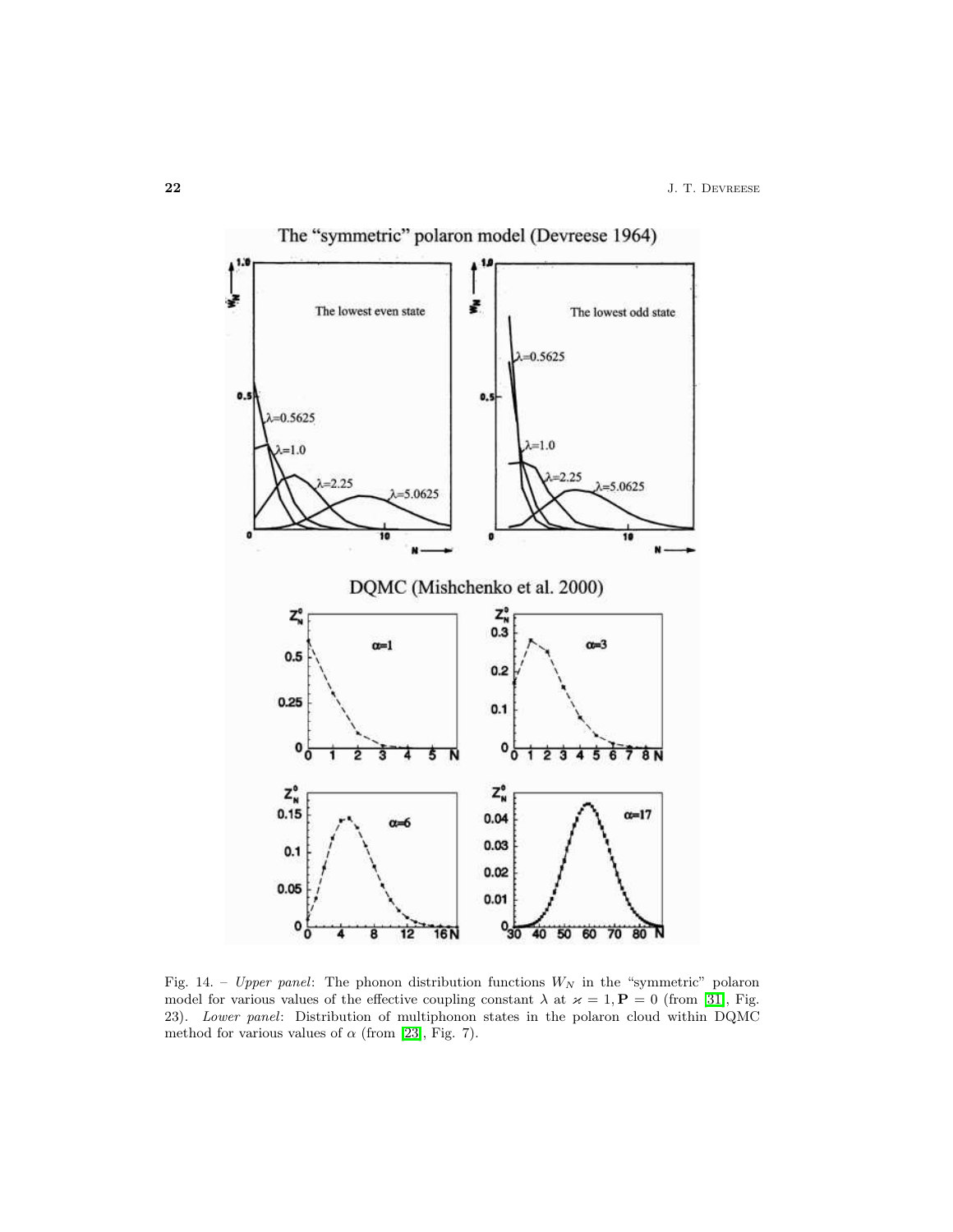<span id="page-22-2"></span>Appendix A.

## On the Contributions of the N-phonon States to the Polaron Ground State

In Ref. [\[31\]](#page-23-26), the present author introduced and analysed an exactly solvable ("symmetric") 1D-polaron model. The further study of this model was performed in Refs. [\[32,](#page-23-27) [101\]](#page-25-29). This model can be used as a tool for the evaluation of the accuracy of the standard polaron theories [\[102,](#page-25-30) [103,](#page-25-31) [104\]](#page-25-32).

The model consists of an electron interacting with two oscillators possessing opposite wave vectors: **k** and  $-\mathbf{k}$ . The parity operator, which changes  $a_{\mathbf{k}}$  and  $a_{-\mathbf{k}}$  (and also  $a_{\mathbf{k}}^{\dagger}$ and  $a_{-\mathbf{k}}^{\dagger}$ , commutes with the Hamiltonian of the system. Hence, the polaron states are classified into even and odd states with eigenvalues of the parity operator  $+1$  and  $-1$ , respectively. For the lowest even and odd states, the phonon distribution functions  $W_N$ are plotted in Fig. [14,](#page-21-0) upper panel, for some values of the effective coupling constant λ of this "symmetric" model. The value of the parameter  $\varkappa = \sqrt{(\hbar k)^2/m_b\hbar\omega_{LO}}$  for these graphs was taken to be 1, while the total polaron momentum  $P = 0$ . In the weak-coupling case ( $\lambda \approx 0.6$ ) W<sub>N</sub> is a decaying function of N. When increasing  $\lambda$ , W<sub>N</sub> acquires a maximum, e. g. at  $N = 8$  for the lowest even state at  $\lambda = 5.0625$ . The phonon distribution function  $W_N$  has the same character for the lowest even and the lowest odd states at all values of the number of the virtual phonons in the ground state (as distinct from the higher states). This led to the conclusion that the lowest odd state is an internal excited state of the polaron.

In Ref.  $[23]$ , the structure of the Fröhlich polaron cloud was investigated using the DQMC method. Contributions of N-phonon states to the polaron ground state were calculated as a function of N for a few values of the coupling constant  $\alpha$ , see Fig. [14,](#page-21-0) lower panel. The evolution from the weak-coupling case  $(\alpha = 1)$  into the strong-coupling regime ( $\alpha = 17$ ) was studied. Comparison of the lower panel to the upper panel in Fig. [14](#page-21-0) shows that the evolution of the shape and the scale of the distribution of the N-phonon states with increasing  $\alpha$  as derived for a Fröhlich polaron within DQMC method [\[23\]](#page-23-20) is in notable agreement with the results obtained within the "symmetric" 1D polaron model [\[31,](#page-23-26) [32,](#page-23-27) [101\]](#page-25-29).

I thank V. M. Fomin for discussions of the present paper and S. N. Klimin for interactions on some aspects of this work. The present work has been supported by the GOA BOF UA 2000, IUAP, FWO-V projects G.0306.00, G.0274.01N, G.0435.03, the WOG WO.035.04N (Belgium), the European Commission GROWTH Programme, NANOMAT project, contract No. G5RD-CT-2001-00545 and the European Commission SANDIE Network of Excellence, contract No. NMP4-CT-2004-500101.

∗ ∗ ∗

#### REFERENCES

- <span id="page-22-1"></span><span id="page-22-0"></span>[1] LANDAU L. D., *Phys. Z. Sowjetunion*, **3** (1933) 664.
- [2] LANDAU L. D. and PEKAR S. I., Zh. Eksp. i Teor. Fiz., 18 (1948) 419.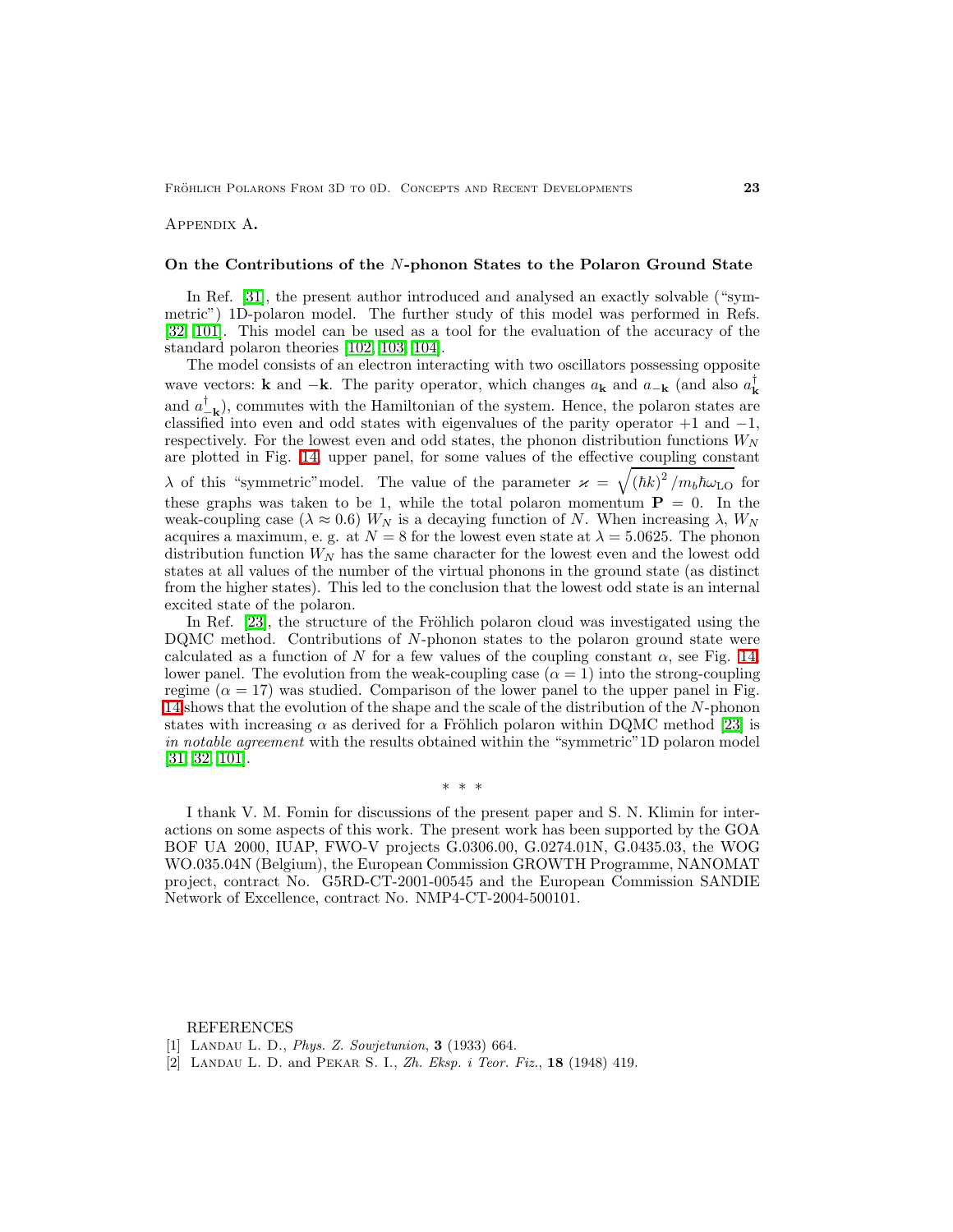- <span id="page-23-0"></span>[3] Pekar S. I., Issledovanija po Ekektronnoj Teorii Kristallov (Gostekhizdat, Moskva) 1951 [German translation: Untersuchungen ¨uber die Elektronentheorie der Kristalle (Akademie Verlag, Berlin) 1951].
- <span id="page-23-2"></span><span id="page-23-1"></span>[4] BOGOLUBOV, N. N., Ukr. Matem. Zh., 2 (1950) 3.
- <span id="page-23-3"></span>[5] BOGOLUBOV N. N. and TYABLIKOV S. V.,  $Zh$ . Eksp. i Teor. Fiz., 19 (1949) 256.
- <span id="page-23-4"></span>[6] FRÖHLICH H., Adv. Phys., 3 (1954) 325.
- <span id="page-23-5"></span>[7] Lee T. D., Low F. E. and Pines D., Phys. Rev., 90 (1953) 297
- <span id="page-23-6"></span>[8] Feynman, R. P., Phys. Rev., 97 (1955) 660.
- <span id="page-23-7"></span>[9] Brown F. C., (1963), in Ref. [\[10\]](#page-23-7), pp. 323 - 355.
- [10] Polarons and Excitons, edited by KUPER G. C. and WHITFIELD G. D. (Oliver and Boyd, Edinburgh) 1963.
- <span id="page-23-8"></span>[11] Polarons in Ionic Crystals and Polar Semiconductors, edited by Devreese J. T. (North-Holland, Amsterdam) 1972.
- <span id="page-23-9"></span>[12] APPEL J., in Solid State Physics, edited by SEITZ J., TURNBULL J. and EHRENREICH J. (Academic Press, New York) 1968, vol. 21, pp. 193-391.
- <span id="page-23-10"></span>[13] DEVREESE J. T., in Encyclopedia of Applied Physics, edited by TRIGG G. L. (VCH, Weinheim) 1996, vol 14, pp. 383-413.
- <span id="page-23-12"></span><span id="page-23-11"></span>[14] ALEXANDROV A. S. and N. MOTT, *Polarons and Bipolarons* (World Scientific, Singapore) 1996.
- <span id="page-23-13"></span>[15] Calvani P., Optical Properties of Polarons (Editrice Compositori, Bologna) 2001.
- <span id="page-23-14"></span>[16] CALVANI P., in the present book.
- <span id="page-23-15"></span>[17] CATAUDELLA V., in the present book.
- <span id="page-23-16"></span>[18] PERRONI C. A., in the present book.
- <span id="page-23-18"></span>[19] MISHCHENKO A. S., in the present book.
- [20] Devreese J. T., in Lectures on the Physics of Highly Correlated Electron Systems VII, edited by AVELLA A. and MANCINI F. (AIP, Melville) 2003, pp. 3-56.
- <span id="page-23-19"></span><span id="page-23-17"></span>[21] PEKAR S. I., *Zhurn. Exper. Teor. Fiz.*, **16** (1946) 341.
- <span id="page-23-20"></span>[22] MITRA T. K., CHATTERJEE A. and MUKHOPADHYAY S., Phys. Rep., 153 (1987) 91.
- <span id="page-23-21"></span>[23] MISHCHENKO A. S., PROKOF'EV N. V. SAKAMOTO A. and SVISTUNOV B. V., *Phys. Rev.* B, 62 (2000) 6317.
- [24] Gurevich V. L., Lang I. G., and Firsov Yu. A., Fiz. Tverd. Tela, 4 (1962) 1252 [English translation: Sov. Phys.  $-Solid St., 4 (1962) 918$ .
- <span id="page-23-23"></span><span id="page-23-22"></span>[25] TEMPERE J. and DEVREESE J. T., *Phys. Rev. B*, **64** (2001) 104504.
- <span id="page-23-24"></span>[26] Mahan G. D., Many-Particle Physics (Kluwer/Plenum, New York) 2000.
- [27] Devreese J. T., in Polarons in Ionic Crystals and Polar Semiconductors (North-Holland, Amsterdam) 1972, pp. 83–159.
- <span id="page-23-30"></span><span id="page-23-25"></span>[28] DEVREESE J. HUYBRECHTS W. and LEMMENS W., *Phys. Stat. Sol.*  $(b)$ , **48** (1971) 77.
- <span id="page-23-31"></span>[29] Finkenrath W., Uhle W. and Waidelich W., Solid State Commun., 7 (1969) 11.
- [30] Landolt-Börnstein Numerical Data and Functional Relationships in Science and Technology, New Series, editor in chief Hellwege K.-H. (Springer, New York) 1982, Group III, Vol. 17, Subvolume b, pp. 161-165.
- <span id="page-23-26"></span>[31] Devreese J. T., Contribution to the polaron theory, Ph.D. Thesis (unpublished), KU Leuven, 1964.
- <span id="page-23-28"></span><span id="page-23-27"></span>[32] DEVREESE J. T. and EVRARD R., *Phys. Letters*, **11** (1964) 278.
- <span id="page-23-29"></span>[33] EVRARD R., *Phys. Letters*, **14** (1965) 295.
- <span id="page-23-32"></span>[34] KARTHEUSER E., EVRARD E., and DEVREESE J., *Phys. Rev. Lett.*, **22** (1969) 94.
- <span id="page-23-33"></span>[35] DEVREESE J. T., DE SITTER J. and GOOVAERTS M., *Phys. Rev. B*, **5** (1972) 2367.
- <span id="page-23-34"></span>[36] PEETERS F. M. and DEVREESE J. T., *Phys. Rev. B*, 28 (1983) 6051.
- [37] FEYNMAN R. P., HELLWARTH R. W., IDDINGS C. K., and PLATZMAN P. M., Phys. Rev. B, 127 (1962) 1004 1962.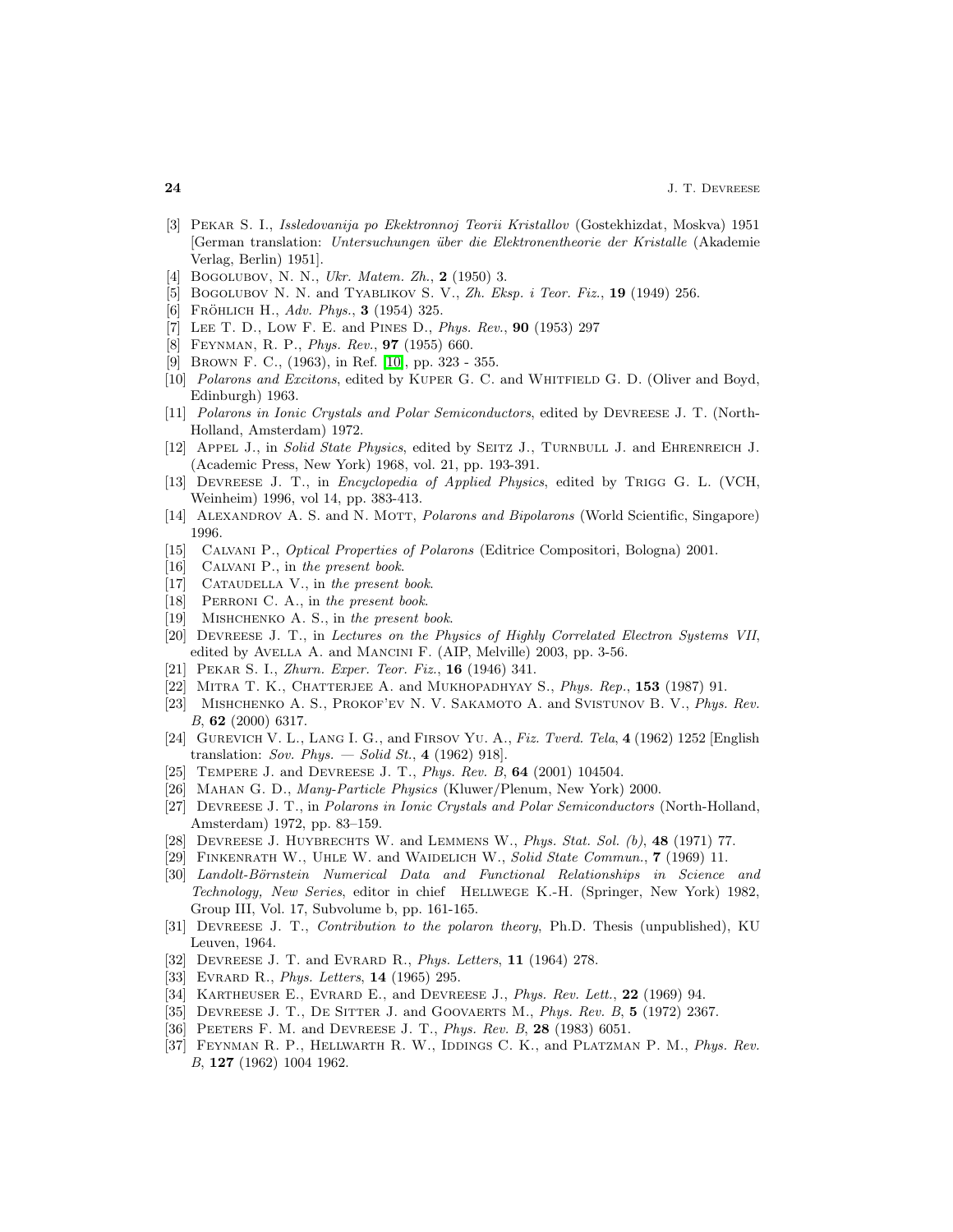- <span id="page-24-1"></span><span id="page-24-0"></span>[38] DEVREESE J., DE SITTER J. and GOOVAERTS M., Solid State Commun., 9 (1971) 1383.
- <span id="page-24-2"></span>[39] HUYBRECHTS W. and DEVREESE J., Solid State Commun., 17 (1975) 401.
- [40] DEVREESE J., HUYBRECHTS W. and LEMMENS L., *Phys. Stat. Sol. (b)*, **48** (1971) 77.
- <span id="page-24-4"></span><span id="page-24-3"></span>[41] EAGLES D. M., LOBO R. P. S. M. and GERVAIS F., Phys. Rev. B, 52 (1995) 6440.
- [42] PEETERS F. M. and DEVREESE J. T., *Phys. Rev. B*, **34** (1986) 7246.
- [43] Hopkins M.A., Nicholas R.J., Pfeffer P., Zawadzki W., Gauthier D., Portal J.C., and DIFORTE-POISSON M.A., Semicond. Sci. Technol., 2 (1987) 568.
- <span id="page-24-15"></span>[44] HODBY J.W., RUSSELL G.P., PEETERS F.M., DEVREESE J.T. and LARSEN D.M., Phys. Rev. Lett., 58 (1987) 1471.
- [45] Langerak C.J.G.M., Singleton J., van der Wel P.J., Perenboom J.A.A.J., Barnes D.J., NICHOLAS R.J., HOPKINS M.A. and FOXON C.T.B., *Phys. Rev. B*, **38** (1988) 13133.
- [46] NAJDA S.P., YOKOI H., TAKEYAMA S., MIURA N., PFEFFER P., and ZAWADZKI W., Phys. Rev. B, 40 (1989) 6189.
- [47] Barnes D.J., Nicholas R.J., Peeters F.M., Wu X.-G., Devreese J.T., Singleton J., Langerak C.J.G.M., Harris J.J. and Foxon C.T., Phys. Rev. Lett. 66 1991 794.
- <span id="page-24-16"></span>[48] KOBORI H., OHYAMA T. and OTSUKA E., Solid State Commun., 84 (1992) 383.
- [49] Peeters F.M., Wu X.-G., Devreese J.T., Langerak C.J.G.M., Singleton J., Barnes D.J. and Nicholas R.J., Phys. Rev. B, 45 (1992) 4296.
- [50] Nicholas R.J., Watts M., Howell D.F., Peeters F.M., Wu X.-G., Devreese J.T., Van Bockstal L., Herlach F., Langerak C.J.G.M., Singleton J. and Chevy A., Phys. Rev. B, 45 (1992) 12144.
- [51] Vaughan T.A., Nicholas R.J., Langerak C.J.G.M., Murdin B.N., Pidgeon C.R., Mason N.J. and Walker P.J., Phys. Rev. B, 53 (1996) 16481.
- <span id="page-24-18"></span>[52] Grynberg M., Huant S., Martinez G., Kossut J., Wojtowicz T, Karczewski G., SHI J.M., PEETERS F.M.and DEVREESE J.T, *Phys. Rev. B*, **54** (1996) 1467.
- <span id="page-24-19"></span>[53] Wang Y.J., Nickel H.A., McCombe B.D., Peeters F.M., Shi J.M., Hai G.Q., Wu X.-G., Eustis T.J. and Schaff W., Phys. Rev. Lett., 79 (1997) 3226.
- <span id="page-24-6"></span><span id="page-24-5"></span>[54] MIURA N., NOJIRI H., PFEFFER P. and ZAWADZKI W., *Phys. Rev. B*, **55** (1997) 13598.
- [55] Mishchenko A. S., Nagaosa N., Prokof'ev N. V., Sakamoto A. and Svistunov B. V., Phys. Rev. Lett., 91 (2003) 236401.
- <span id="page-24-8"></span><span id="page-24-7"></span>[56] GOOVAERTS M. J., DE SITTER J. and DEVREESE J. T., PHYS. REV B, 7 1973 2639.
- <span id="page-24-9"></span>[57] Mishchenko A. S., private communication, () .
- <span id="page-24-10"></span>[58] DEVREESE J. T., LEMMENS L. and VAN ROYEN J., Phys. Rev. B, 15 (1977) 1212.
- <span id="page-24-11"></span>[59] LEMMENS L. F., DE SITTER J. and DEVREESE J. T., *Phys. Rev. B*, **8** (1973) 2717.
- <span id="page-24-12"></span>[60] PEETERS F. M. and DEVREESE J. T., *Phys. Rev. B*, **36** (1987) 4442.
- [61] The Physics of the Two-Dimensional Electron Gas, edited by DEVREESE J. T. and PEETERS F. M., ASI Series, volume B 157 (Plenum, New York) 1987.
- [62] AUSTIN I. G. and MOTT N. F., Advances in Physics, 50 (2001) 757.
- [63] Alexandrov A. S. Theory of Superconductivity. From Weak to Strong Coupling (IOP Publishing, Bristol) 2003.
- <span id="page-24-13"></span>[64] KLIMIN S. N., FOMIN V. M., BROSENS F. and DEVREESE J. T., *Phys. Rev. B*, **69** (2004) 235324.
- <span id="page-24-17"></span><span id="page-24-14"></span>[65] TITANTAH J. T., PIERLEONI C., and CIUCHI C., Phys. Rev. Lett., 87 (2001) 206406.
- <span id="page-24-20"></span>[66] Shi J. M., Peeters F. M. and J. T. Devreese J. T., Phys. Rev. B , 48 (1993) 5202.
- [67] PEETERS F.M., in *High Magnetic Fields: Science and Technology*, edited by HERLACH F. and Miura N. (World Scientific, Singapore) 2003 , vol. 2, p. 23-45.
- <span id="page-24-23"></span>[68] Cheng J.-P., McCombe B. D., Shi J. M., Peeters F. M. and Devreese J. T., Phys. Rev. B, 48 (1993) 7910.
- <span id="page-24-22"></span><span id="page-24-21"></span>[69] Mahan G. D., (1972), in Ref. [\[11\]](#page-23-8), pp. 553 - 657.
- [70] Sernelius Bo E., Phys. Rev. B, 36 (1987) 4878.